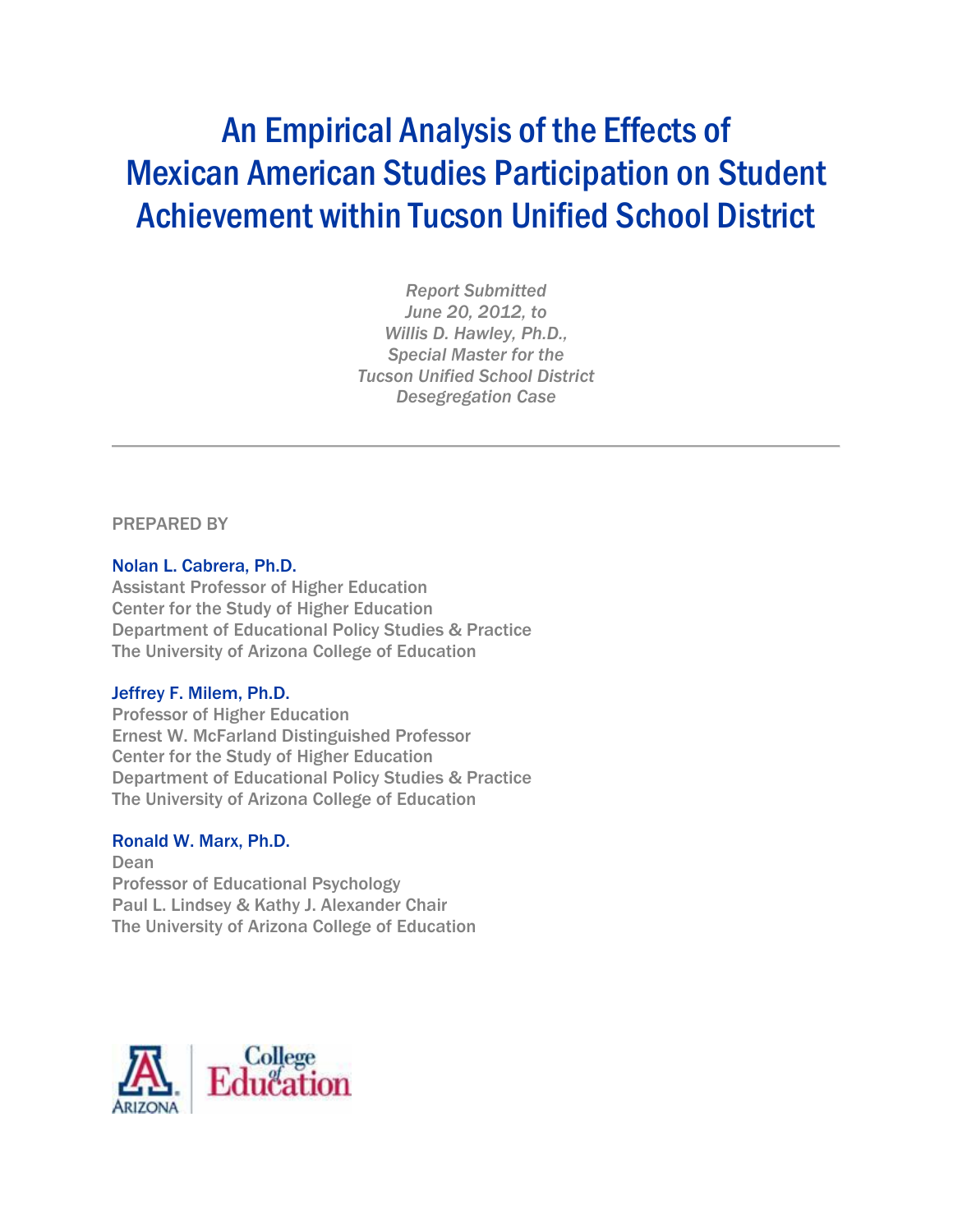#### Introduction

At the request of the Special Master, Dr. Willis D. Hawley, these analyses were conducted to examine the relationship between participating in the Tucson Unified School District's (TUSD) Mexican American Studies (MAS) program and student achievement (positively, negatively, or no relationship). While the MAS program has been known by other names (e.g., *Raza* Studies), for the sake of continuity, the program will be referred to as MAS throughout the duration of this report. There are two central questions guiding these analyses:

- What are the relationships between taking MAS courses and educational performance?
- Are these relationships consistent for different cohorts of students over the years?

Previous discussions with the Special Master included proposed analyses regarding MAS participation and its relationship to absenteeism as well as using the number of MAS courses students completed instead of a dichotomous variable of reenrolling or not in MAS. While these are important questions, not all analyses could be conducted due to time constraints. Thus, this report focuses on the areas under the most scrutiny in the current debate surrounding MAS: AIMS test passing, graduating from high school, and students' reported intentions for going to college. The multivariate analytical strategy employed in these analyses allowed us to control for student demographic characteristics (e.g., gender, socioeconomic status (SES), or racial/ethnic background) as well as high school services received (e.g., special education), to explore the relationship between MAS participation and student academic performance. The methodological approach is described below.

#### Method

#### *Sampling Strategy*

To conduct these analyses, the research team worked with administrators within TUSD to develop a database that tracked individual, de-identified students, and their academic performance. Collectively, the research team and TUSD administrators decided to conduct the analyses on the Arizona Department of Education (ADE) defined graduating cohorts for the 2008, 2009, 2010, and 2011 years. While this does not capture the total length of time that the MAS program has been in existence, these four years were chosen for two reasons. First, they represent the cohorts where participation in the MAS program peaked, and therefore, the most robust analytical possibilities existed within these cohorts of students. Second, they had the most complete student data, especially regarding student socioeconomic status (see Appendix A for measures).

TUSD provided the research team the student records for all students within each of the four cohorts (N=26,022). Of this population, 1,587 completed at least one class in the MAS program. Earlier analyses of the MAS program usually compared MAS participants to the rest of TUSD students within a specific cohort (e.g., Department of Accountability and Research, 2011, January 6a and b; Franciosi, 2009). While these analyses offered important insights, there are limitations to this sampling strategy. First, many students were included in the analyses who never had the opportunity to participate in MAS because it was not offered at their respective schools. In addition, previous analyses have indicated that MAS classes tend to enroll a higher proportion of district-defined low and very-low income students as well as racial minorities;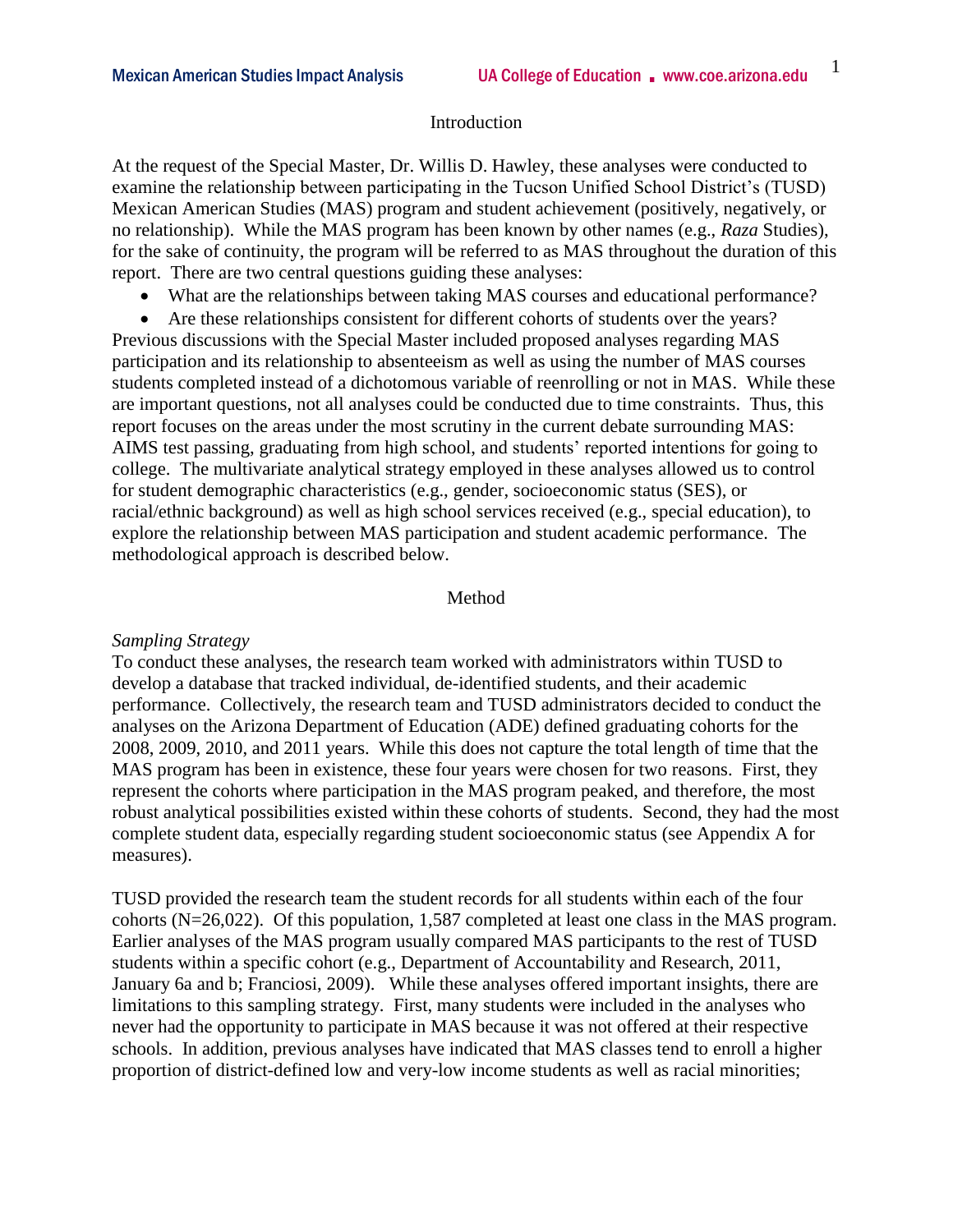especially Latina/ $o<sup>1</sup>$  students.

 $\overline{a}$ 

To address the concerns raised about the comparison samples in earlier studies, the analyses described in this report assessed the impact of MAS participation on demographically-similar students within the same schools. This allows for a more "apples-to-apples" comparison by controlling for the impact that the demographic characteristics described above (gender, socioeconomic status, and race/ethnicity) have on the outcomes studied. Within the districtdefined student records, there are five mutually-exclusive racial/ethnic categories, five socioeconomic categories, and two levels of the gender variable (male, female) that students can fall within. Students who completed at least one MAS course were first separated into their respective cohort (2008, 2009, 2010, or 2011), and then into a specific designation based upon the intersection of race/ethnicity by socioeconomic status by gender (see Table 1).

|        |                  | White/<br>Anglo | African<br>American | <b>Native</b><br>Latina/o American | Asian<br>American |
|--------|------------------|-----------------|---------------------|------------------------------------|-------------------|
|        | Very High Income |                 |                     |                                    |                   |
|        | High Income      |                 |                     |                                    |                   |
| Male   | Medium Income    |                 |                     |                                    |                   |
|        | Low Income       |                 |                     |                                    |                   |
|        | Very Low Income  |                 |                     |                                    |                   |
|        |                  |                 |                     |                                    |                   |
|        | Very High Income |                 |                     |                                    |                   |
|        | High Income      |                 |                     |                                    |                   |
| Female | Medium Income    |                 |                     |                                    |                   |
|        | Low Income       |                 |                     |                                    |                   |
|        | Very Low Income  |                 |                     |                                    |                   |

|  | Table 1. Demographic characteristics for creating a comparison sample |  |  |
|--|-----------------------------------------------------------------------|--|--|
|  |                                                                       |  |  |

Within each of the 50 cells of this matrix, an equal number of non-MAS students who were members of the 4-year cohort were randomly selected to create a demographically similar comparison group. For a small number of cells, the number of MAS students was so small that students might be able to be identified, and these students were removed from the analysis to protect their anonymity (n=2). In addition, for students who had missing demographic data (usually the income level) were also removed from the analysis  $(2008, n=16; 2009, n=0; 2010,$  $n=0$ ; 2011,  $n=19$ ). Before the sampling was conducted, students who attended schools where MAS courses were not offered were eliminated from consideration as were students who had no enrollment records for their junior or senior year because these were the only two years MAS courses were offered. The final sample for each cohort contained an equal number of MAS and non-MAS students, and along most demographic characteristics, there were no substantial differences (see Appendix B).

<sup>&</sup>lt;sup>1</sup> There are a number of ways to describe students of Latin American decent (e.g., Hispanic, Mexican American, Chicano, Latina/o), but they will be referred to as Latina/o throughout this report.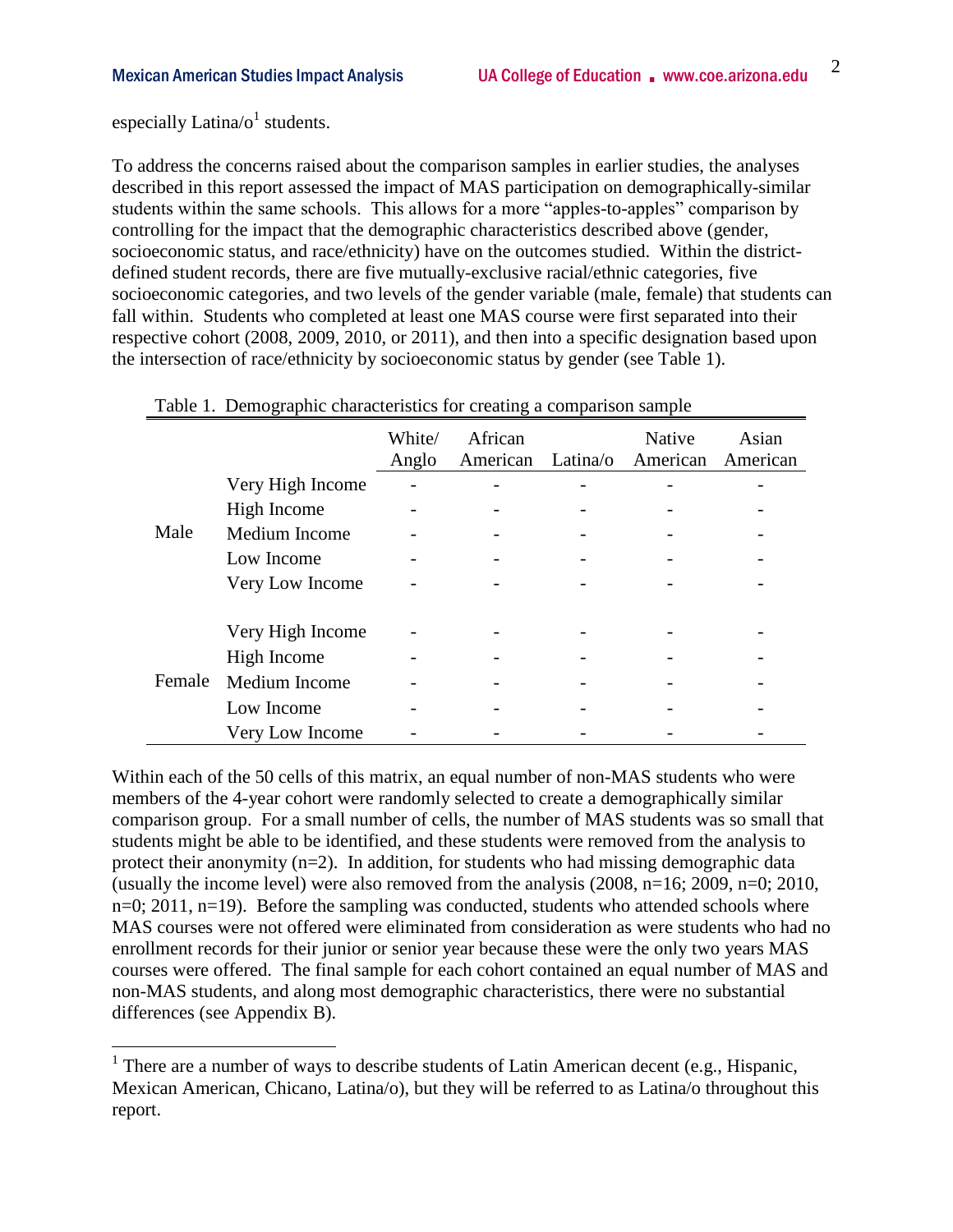Even though the sampling strategy was not designed to draw equal proportions of English Language Learners (ELLs) or Gifted and Talented Education (GATE) students, there were no substantial differences between MAS and non-MAS students in these areas. There was a substantially higher proportion of non-MAS students who were classified as Special Education which is the result of two phenomena. First, a higher proportion of Latina/o students relative to White students in TUSD are classified as Special Education. Second, a low proportion of MAS students are Special Education, but a very high proportion of students are Latina/o. While these differences existed across all four cohorts, this was controlled for in the analyses by entering the classification 'Special Education' as a covariate in each model.

#### *Analyses*

The full sample of students (MAS and the comparison, non-MAS) was used to test the following hypotheses using a series of logistic regressions:

- *H0*: Participation in MAS classes has *no* impact on student academic success.
- *H<sub>1</sub>*: Participation in MAS classes has a significant, *positive* impact on student academic success.
- *H*<sub>2</sub>: Participation in MAS classes has a significant, *negative* impact on student academic success.

For the purposes of this report, we defined academic success as passing the AIMS test after initial failure and graduating from high school. While there were measures of college attendance in the data set, they tended to be either incomplete or unreliable depending upon the source. The results of college-going analyses are presented, but the findings should be taken with caution for reasons described later. The following specified the regression models following the guidance of Long (1997) to test the relationship between MAS participation and academic success:

$$
\frac{\ln(P(Y))}{(1 - P(Y))} = \beta_0 + \beta_1 X_1 + \beta_2 X_2 + \beta_3 X_3 + \beta_4 X_4 + \beta_5 X_5 + \beta_6 X_6 + \beta_7 X_7 + \beta_8 X_8 + \beta_9 X_9 + \beta_{10} X_{10} + \beta_{11} X_{11} + \beta_{12} X_{12}
$$

Where,

ln(*P*(Y))/(1 – *P*(Y))=Likelihood of passing AIMS/Graduating/Attending College  $\beta_0$ =Intercept  $β_1 β_2 β_3... β_{11}$ =regression coefficients  $X_1$ =Student gender  $X_2$ =Student ethnicity, African American (referent White)  $X_3$ =Student ethnicity, Latina/o (referent White)  $X_4$ =Student ethnicity, Native American (referent White) X5=Student relative income group, *very low* (referent *medium*) X6=Student relative income group, *low* (referent *medium*) X7=Student relative income group, *high* (referent *medium*) X8=Student relative income group, *very high* (referent *medium*) X9=ELL  $X_{10}$ =GATE  $X_{11}$ =Special Ed.  $X_{12}$ =Completed one semester of MAS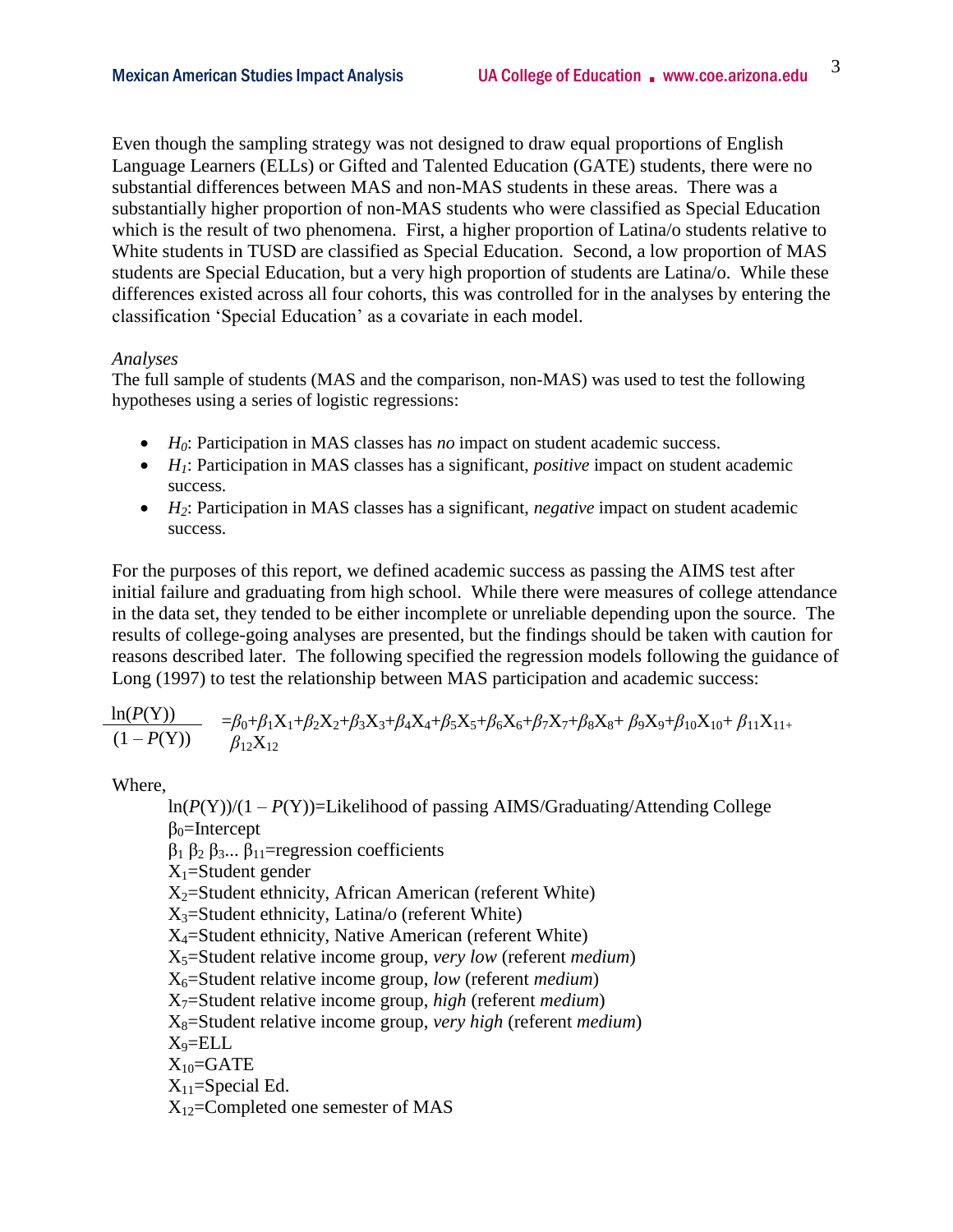Each model differed somewhat regarding the sample that was used. All students within the sample were used to model high school graduation. For the analyses of AIMS passing, students were removed from the sample if they passed the AIMS on their first attempt. We used this more restricted sample of AIMS data because MAS was offered to juniors and seniors, after the first required administration of the AIMS during the sophomore year. If a student passed the AIMS test prior to taking MAS, there is no logical way to link passing rates on the AIMS to MAS enrollment. Consequently, the results of our AIMS analyses are conservative with respect to the potential affect of MAS on AIMS performance, because we are analyzing only data from students who early in their high school attendance did not pass AIMS. Given their evident academic challenges, one would predict more difficulty in passing the AIMS at a later date. For intention to attend college, all students were used in the sample. When students reported that they were intending to go to a 2-year college after graduation, the models included these students and *only* those who did not intend to attend college (e.g., working or military service) and completed the TUSD senior survey. Students who intended to attend a 4-year college/university were removed from the sample for that analysis. When students reported that they were going to attend a 4-year college/university after graduation, the models included these students and *only* the remaining students who did not intend to attend college (e.g., working or military service) and completed the TUSD senior survey. Students who intended to attend a 2-year college were removed from the sample.

#### Results

The results of these analyses are presented in the temporal order in which they are assumed to have occurred: AIMS test results, graduation, and college going. During the creation of the initial regression models, all independent variables were used via the "Enter" method of variable selection. However, the following variables did not have sufficient variation to be included as covariates, and were subsequently removed from the models: Native American, Asian American, and Very High Income. In addition, in some analyses, African American and High Income were also removed as covariates. This does not mean, for example, that African Americans were removed from the sample, but rather, the dichotomous variable African American  $(1=Yes;$ 0=No) was not used as a covariate in the logistic regression model. As the purpose of this report is to analyze the relationship between MAS participation and student academic achievement, only the coefficients for MAS participation are presented in the tables below. The coefficients for the full models are presented in Appendices C-K. Also, regression results are presented as odds ratios instead of B-coefficients due to the ease in interpretation. The odds ratios are centered around 1.00. That is, a result of 1.00 means that MAS and non-MAS students are equally likely to experience the outcome of interest (e.g., high school graduation). Results above 1.00 mean that MAS students are more likely to experience a specific outcome (e.g., an odds ratio of 1.50 for graduating means MAS students are 50 percent *more* likely to graduate than non-MAS students). Results below 1.00 means that MAS students are less likely to experience the outcome (e.g., an odds ratio of 0.50 for graduation means MAS students are 50 percent *less* likely to graduate than non-MAS students). Using conventionally accepted standards for interpreting the probability of statistical findings arising from chance alone, the p-value of 0.05 was used as the cut point to determine odds-ratio significance.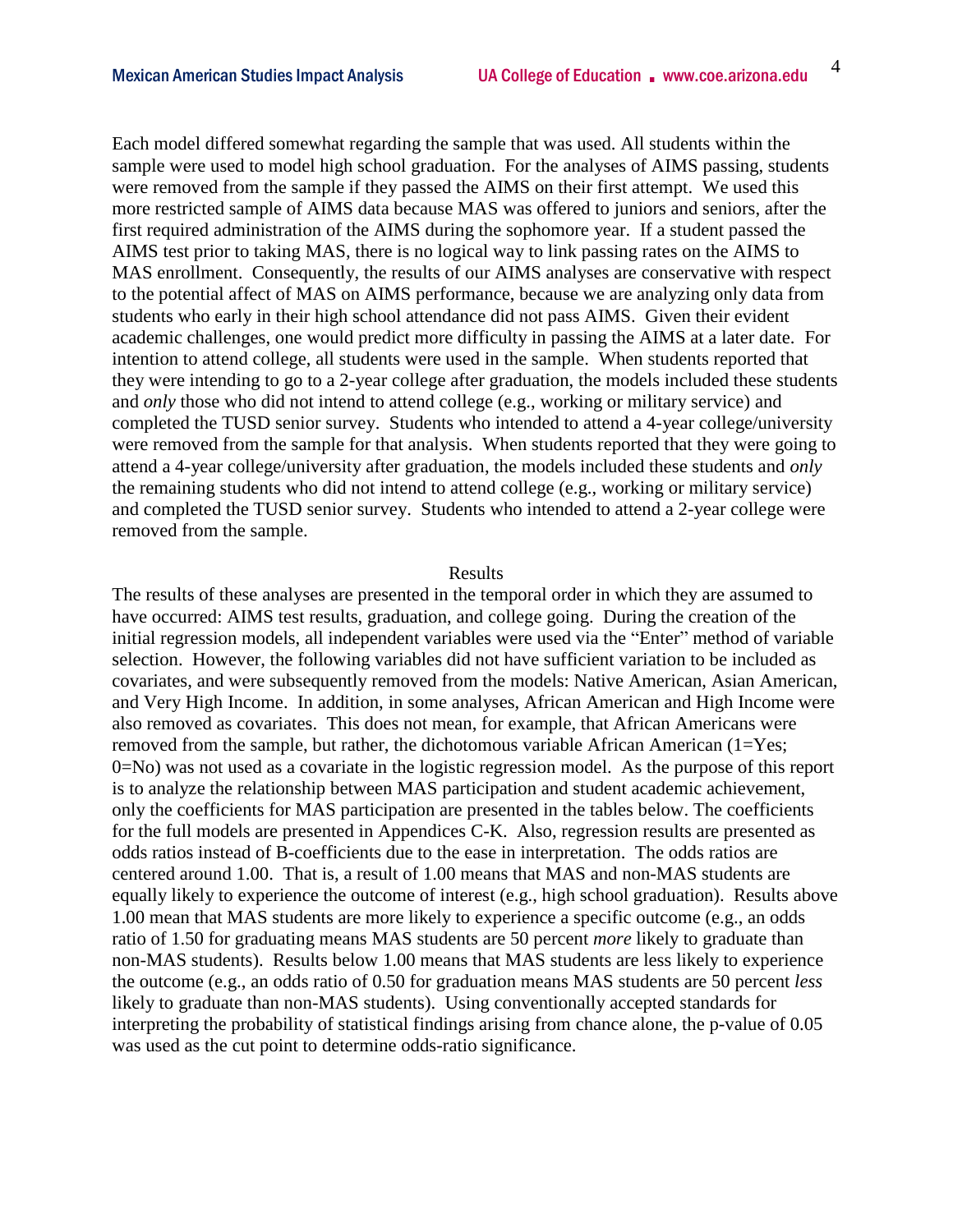#### *AIMS Passing*

The first model examined the relationship between passing all AIMS tests and participation in MAS. The subsequent models analyzed this relationship for individual AIMS tests (i.e., Math, Reading, and Writing). After removing those students who passed all AIMS tests on their first attempt, four different models (one for each cohort) were constructed to determine the relationship between MAS participation and subsequently passing all three AIMS tests. For three of the four cohorts (2008, 2010, and 2011), MAS students who failed at least one AIMS test initially were significantly more likely to ultimately pass all three AIMS tests (see Table 2). MAS students in the 2010 cohort were 64 percent more likely to pass their AIMS tests, and MAS students in the 2008 cohort were 118 percent more likely to pass.

|             | 2008  |       | 2009  |       | 2010  |       | 2011  |       |  |
|-------------|-------|-------|-------|-------|-------|-------|-------|-------|--|
| <b>AIMS</b> | Odds  | p-    | Odds  | $p-$  | Odds  | p-    | Odds  | $p-$  |  |
| <b>Test</b> | Ratio | value | Ratio | value | Ratio | value | Ratio | value |  |
| All         | 2.184 | 0.000 | 1.516 | 0.064 | 1.639 | 0.023 | 1.816 | 0.005 |  |
| Writing     | 2.622 | 0.001 | 1.344 | 0.320 | 1.658 | 0.103 | 1.679 | 0.072 |  |
| Reading     | 2.675 | 0.002 | 1.725 | 0.052 | 1.215 | 0.501 | 2.011 | 0.022 |  |
| Math        | 2.441 | 0.001 | 1.955 | 0.010 | 1.563 | 0.077 | 1.221 | 0.423 |  |

Table 2. Odds ratios, MAS Participation and AIMS passing

*Note*: For full regression results including sample sizes for all analyses, see Appendices C-F.

A similar method was used to analyze the relationship between MAS participation and individual AIMS tests (Writing, Reading, and Math). Those who passed the individual test on their first attempt were removed from the sample, and logistic regression models were created for the remaining students. For the AIMS Writing test, the results were somewhat different relative to the model of students passing all AIMS tests. One of the four models returned significant, positive results for MAS participation (2008). The MAS students in this sample were 162 percent more likely to pass than students who did not take MAS courses. The other three models did not yield significant results.

The AIMS Reading model produced similar, but somewhat weaker results relative to passing all three tests. There was a significant, positive relationship between MAS participation and passing the AIMS Reading test for two of the four cohorts (2008 and 2011). Students in the 2009 cohort just missed the significance cut off as the p-value was 0.052. For the 2011 cohort, MAS students were 101 percent more likely to pass their AIMS Reading test, and 2008 MAS students were 168 percent more likely to pass than were non-MAS students.

Finally, there was a positive relationship between MAS participation and passing the AIMS Math test. In the 2008 and 2009 cohorts, MAS students were 144 percent and 96 percent more likely to pass the AIMS Math than non-MAS students. While the relationship between MAS participation and passing the AIMS Math test was positive for the 2010 and 2011 cohorts, the pvalues did not meet the 0.05 threshold for significance.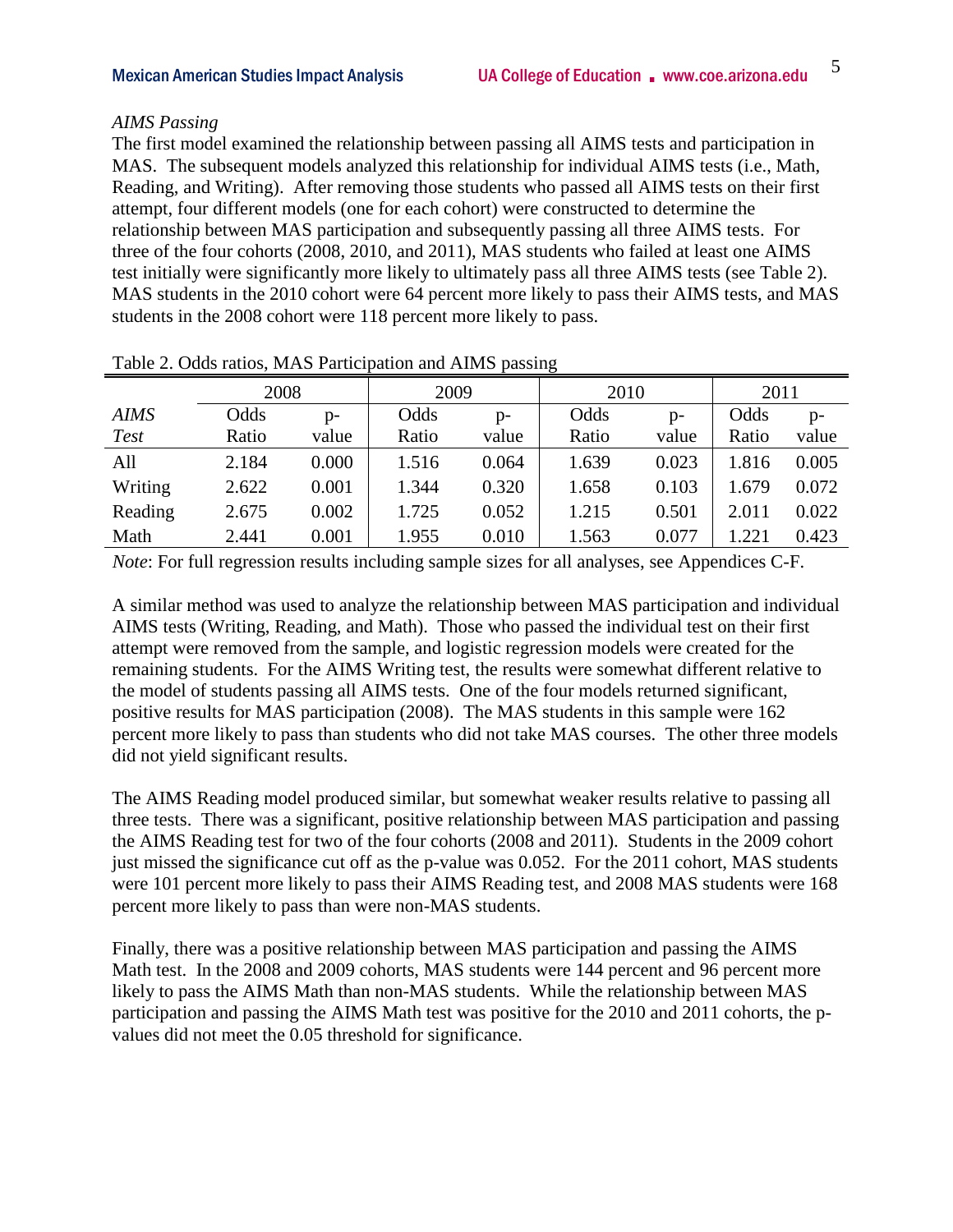#### *Graduation*

There are two measures of graduation within the data and logistic regression models were created for both outcomes. The first was the ADE-designated cohort graduation. The second was a measure of whether a student graduated at all, including outside of his/her cohort (e.g., taking an additional year of high school). The ADE cohort graduation measure is more restrictive, but MAS participation tended to have a significant, positive impact on both graduation measures. For the ADE cohort graduation rate, MAS participation was a significant, positive predictor for three of the four cohorts (2008, 2009, and 2010; see Table 3). Students who took MAS courses were between 51 percent more likely to graduate from high school than non-MAS students (2009) and 108 percent more likely to graduate (2008).

|                         | 2008<br>Odds<br>$D -$<br>Ratio<br>value |       | 2009  |       | 2010  |       | 2011  |       |
|-------------------------|-----------------------------------------|-------|-------|-------|-------|-------|-------|-------|
|                         |                                         |       | Odds  | $D -$ | Odds  | $p-$  | Odds  | $D -$ |
|                         |                                         |       | Ratio | value | Ratio | value | Ratio | value |
| Graduation (ADE cohort) | 2.080                                   | 0.001 | 1.513 | 0.041 | 1.595 | 0.023 | 1.211 | 0.290 |
| Graduation (anywhere)   | 2.495                                   | 0.002 | 2.230 | 0.002 | 2.029 | 0.004 | 1.457 | 0.056 |

Table 3. Odds ratios, MAS participation and graduation

*Note*: For full regression results including sample sizes for all analyses, see Appendices G-H.

The results were even more pronounced for models where the dependent variable was graduation at any time. MAS participation was a significant, positive predictor of graduation for three of the four cohorts, and ranged from MAS students being 46 percent more likely to graduate (2011) to 150 percent more likely than non-MAS students to graduate (2008). MAS students in 2011 were 46 percent more likely to graduate from high school, but the model just missed the significance cut off being p=0.056.

#### *Intention to Attend College*

College-going was a key component of this analysis, but the modeling was not as successful as the previous two sections because the available data were not as complete or accurate as AIMS passing and Graduation data. Ideally, the analysis would involve using the National Clearinghouse data that accurately tracks where students attend college. Unfortunately, the primary college destination for TUSD graduates, Pima Community College, does not subscribe to the Clearinghouse. Thus, reliable Clearinghouse data in the sample are available for only 17 percent of students in the 2008 cohort; 14 percent in 2009; 15 percent in 2010; and less than 1 percent in 2011.

Instead, more complete data are available in the Senior Survey administered by TUSD where students are asked to report their post-graduation intentions. The data in this survey posed analytical problems as well. First, the data were not as complete as measures of AIMS passing. For the 2008 sample, 79 percent of students completed the survey; 82 percent in 2009; 84 percent in 2010; and 78 percent in 2011. Second, it is impossible to determine how accurate these self-reported data are as the primary destination of students, Pima Community College, cannot be cross-referenced with the Clearinghouse data.

As college-going was part of the overall analytical strategy, the regression models were run to assess the relationship between MAS participation and intention to enroll in a 2- or 4-year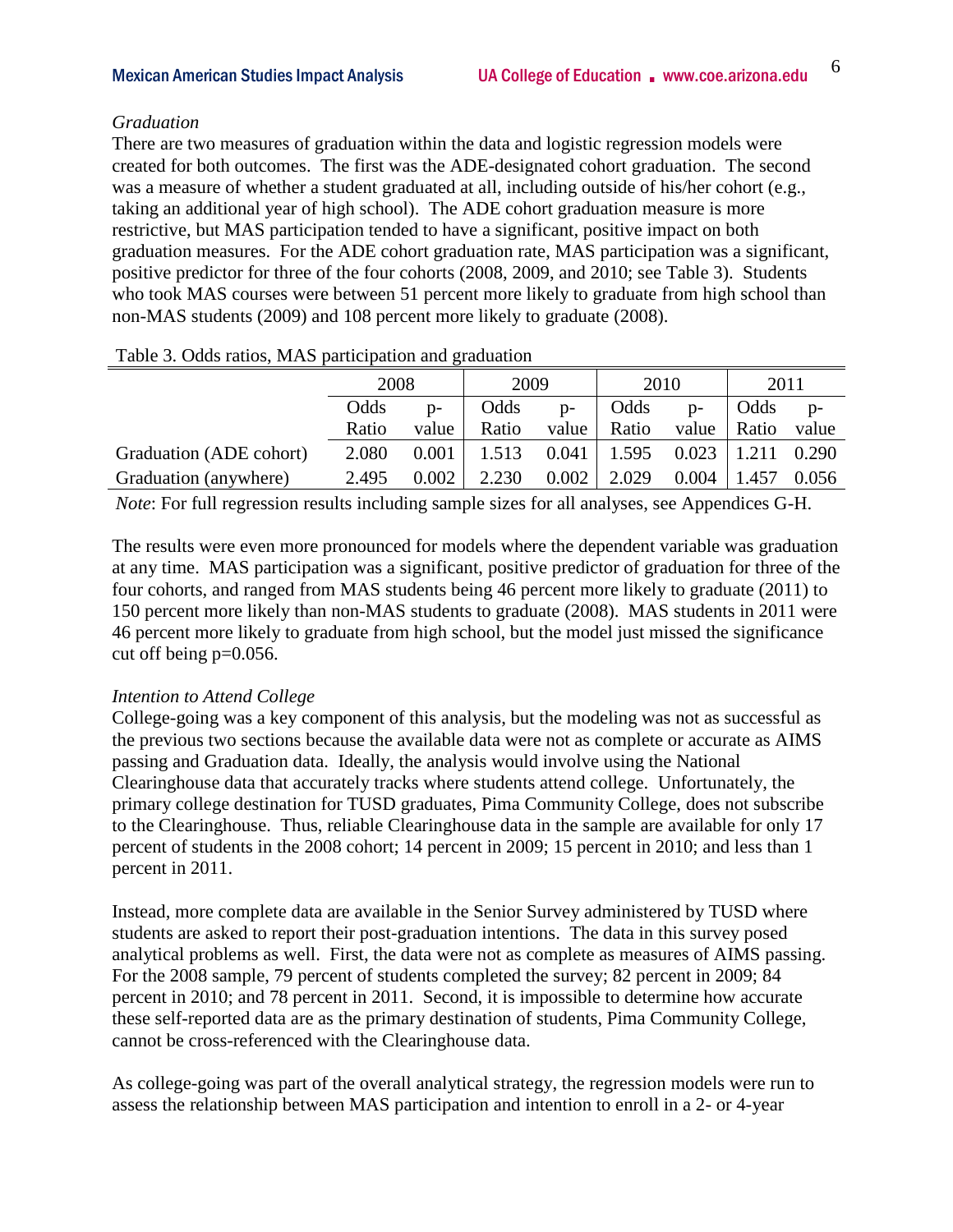institution of higher education post-graduation; however, these results need to be interpreted with caution because a student's state intent to enroll does not always translate into actual behavior.

The results were mixed without clear trends emerging. The models showed no significant relationship between taking MAS classes and intention to attend college (positive or negative) for 2008. The relationships were negative for 2009 and Attending a 4-Year College/University in 2009, 2011.

|                                                                                    | 2008  |       | 2009 |      | 2010                                                                      |      | 2011  |       |
|------------------------------------------------------------------------------------|-------|-------|------|------|---------------------------------------------------------------------------|------|-------|-------|
|                                                                                    | Odds  | $D -$ | Odds | $p-$ | Odds                                                                      | $p-$ | Odds  | $p-$  |
| Intention                                                                          | Ratio |       |      |      | value Ratio value Ratio value                                             |      | Ratio | value |
| <b>Attend College/University</b>                                                   | 0.861 |       |      |      | $0.431 \mid 0.544 \mid 0.001 \mid 0.947 \mid 0.788 \mid 0.807 \mid 0.325$ |      |       |       |
| Attend a 2-Year College                                                            | 0.928 |       |      |      | $0.706 \mid 0.554$ $0.002 \mid 1.067$ $0.759 \mid 0.933$ $0.760$          |      |       |       |
| Attend a 4-Year College/University 0.667 0.132 0.462 0.008 0.549 0.041 0.528 0.027 |       |       |      |      |                                                                           |      |       |       |

#### Table 4. Odds ratios, MAS participation and intention to attend a college

*Note*: For full regression results including sample sizes for all analyses, see Appendices I-K.

In addition to the issues with the data, this is a function of the analytical strategy employed. The only students considered in these models were those who completed the Senior Survey. Students who dropped out of school were substantially less likely to complete the survey, and non-MAS students had a higher dropout rate than MAS students. Thus, the lowest performing students were not considered in the models, thereby, skewing the results.

#### **Discussion**

Returning to the three hypotheses that drove these analyses, no empirical evidence indicated that MAS participation adversely affected student achievement. Moreover, there is sufficient empirical evidence in analyses of two of the three outcomes (AIMS passing and graduation) to reject the null hypothesis (i.e., there is no significant relationship). Of the 12 regression models predicting AIMS passing, MAS participation was positively related to the dependent variable in every case and seven of these relationships were significant. A similar trend existed for graduation rates. MAS participation was positively related to graduating in all eight regression models, and this relationship was significant in six of them. These results suggest that there is a consistent, significant, positive relationship between MAS participation and student academic performance.

Future analyses should address the following issues that the current report could not include:

- What is it about the classes that make them effective?
- Is there a threshold in terms of the number of classes taken where the largest effects are seen?
- What is the relationship between MAS participation and rates of absenteeism?

In addition, when more accurate data become available to model college-going as a function of MAS participation, this would also be an important analysis to conduct.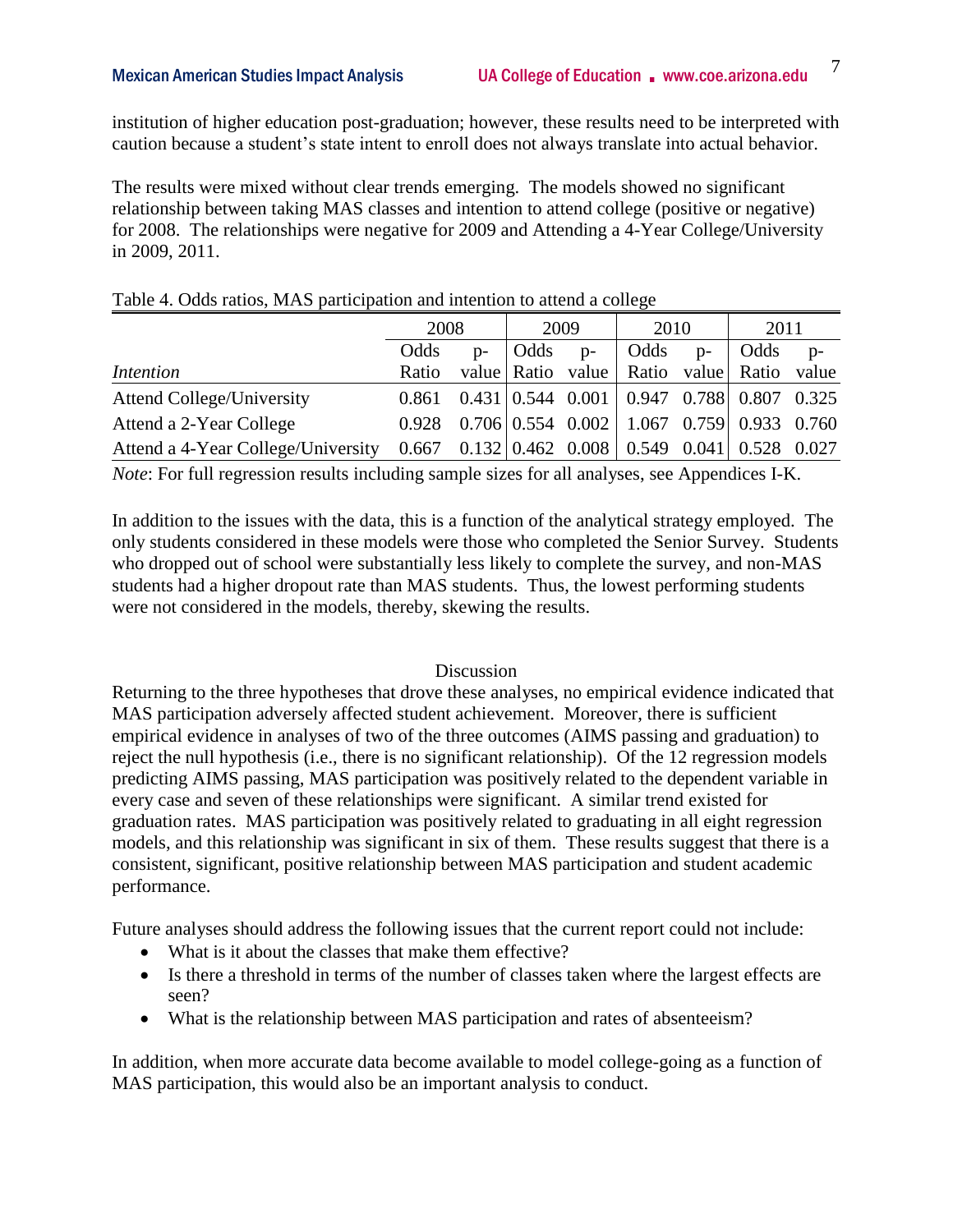#### References

- Department of Accountability and Research. (2011, January 6a). *AIMS achievement comparison for students taking one or more Ethnic Studies classes: Initial passing rate versus cumulative passing rate by AIMS subject and cohort year.* Tucson, AZ: Tucson Unified School District.
- Department of Accountability and Research. (2011, January 6b). *Selected statistics – 2010 (four year) graduation cohort*. Tucson, AZ: Tucson Unified School District.
- Franciosi, R. (2009). *The effect of Tucson Unified Ethnic ("Raza") Studies on student achievement.* Phoenix, AZ: Arizona Department of Education.
- Long, J. S. (1997). *Regression models for categorical and limited dependent variables*. Thousand Oaks, CA: Sage Publications.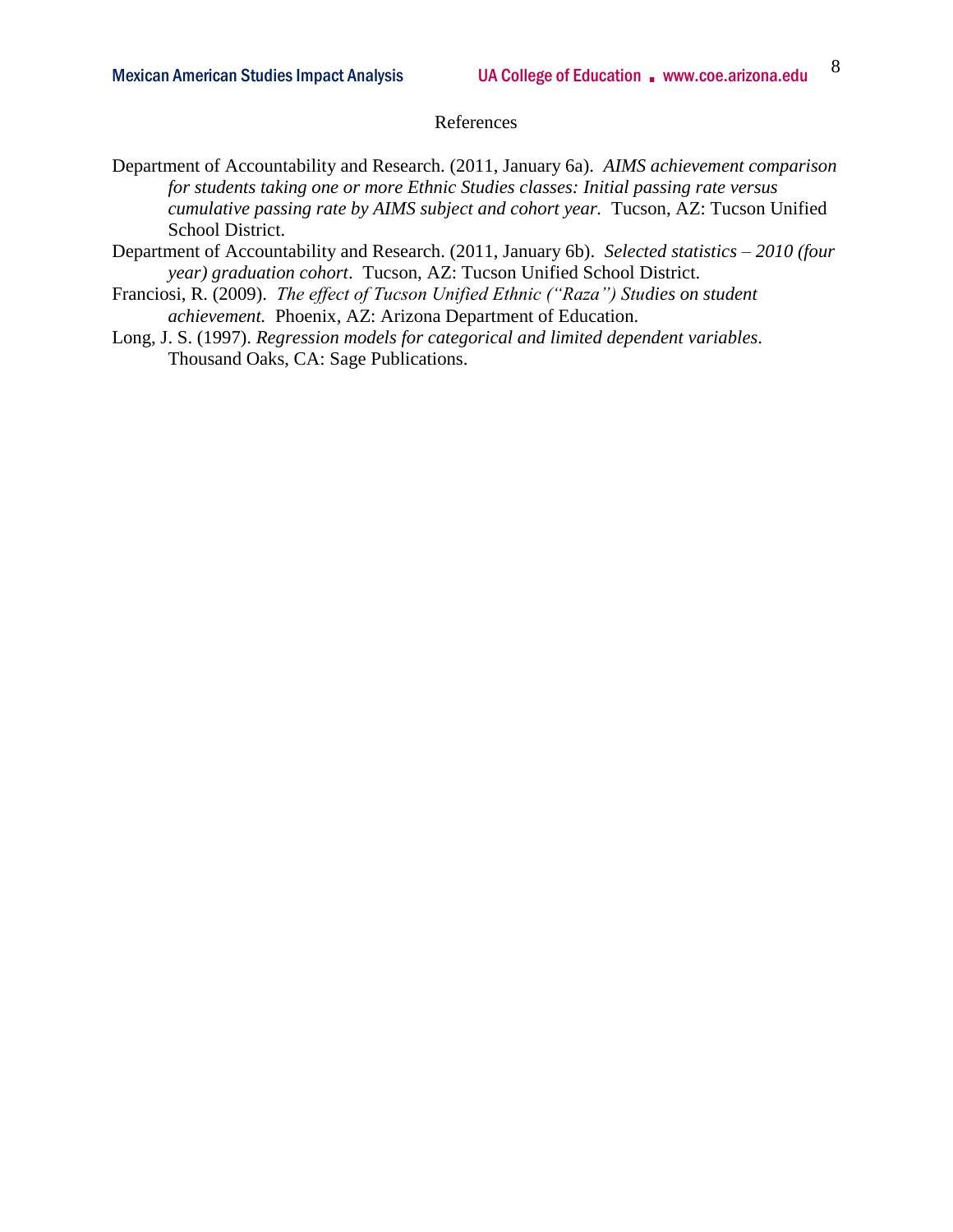| Dependent Variables<br>Graduate<br>Cohort graduate                                                                                          | Student graduated from high school at any point $(1=Yes; 0=No)$<br>Student is a graduate from an ADE cohort $(1=Yes, 0=No)$                                                                                                                                                                                                                                                                  |
|---------------------------------------------------------------------------------------------------------------------------------------------|----------------------------------------------------------------------------------------------------------------------------------------------------------------------------------------------------------------------------------------------------------------------------------------------------------------------------------------------------------------------------------------------|
| <b>AIMS</b> Writing<br><b>AIMS</b> Reading<br><b>AIMS</b> Math<br>AIMS, All Subjects                                                        | Student passed the high school AIMS Writing test after initially failing $(1 = Yes; 0 = No)$<br>Student passed the high school AIMS Reading test after initially failing (1=Yes; 0=No)<br>Student passed the high school AIMS Math test after initially failing $(1=Yes; 0=No)$<br>Student passed all the high school AIMS Writing test after initially failing at least one $(1=Yes; 0=No)$ |
| 2-Year College<br>4-Year College<br>Any College/University                                                                                  | Student intends to enroll in a 2-year college after graduating from high school $(1 = Yes; 0 = No)$<br>Student intends to enroll in a 4-year college after graduating from high school $(1=Yes; 0=No)$<br>Student intends to enroll in a college or university after graduating from high school $(1=Yes; 0=No)$                                                                             |
| <b>Independent Variables</b>                                                                                                                |                                                                                                                                                                                                                                                                                                                                                                                              |
| Gender                                                                                                                                      | $1 = Male$ ; $2 = Female$                                                                                                                                                                                                                                                                                                                                                                    |
| African American                                                                                                                            | $1 = Yes$ ; $0 = No$                                                                                                                                                                                                                                                                                                                                                                         |
| Latina/o                                                                                                                                    | $1 = Yes$ ; $0 = No$                                                                                                                                                                                                                                                                                                                                                                         |
| White                                                                                                                                       | $1 = Yes$ ; $0 = No$                                                                                                                                                                                                                                                                                                                                                                         |
| Native American                                                                                                                             | $1 = Yes$ ; $0 = No$                                                                                                                                                                                                                                                                                                                                                                         |
| Asian American                                                                                                                              | $1 = Yes$ ; $0 = No$                                                                                                                                                                                                                                                                                                                                                                         |
| Very High Income                                                                                                                            | Student did not participate in the Federal Meals program and lives in a Census Block where the median<br>income is greater than or equal to $$68,000$ (1=Yes; 0=No)                                                                                                                                                                                                                          |
| High Income                                                                                                                                 | Student did not participate in the Federal Meals program and lives in a Census Block where the median<br>income between \$38,000 and \$67,999 (1=Yes; 0=No)                                                                                                                                                                                                                                  |
|                                                                                                                                             | Student did not participate in the Federal Meals program and lives in a Census Block where the median<br>income is less than or equal to \$38,000, or Student participated in the Federal Meals program and lives                                                                                                                                                                            |
| Middle Income                                                                                                                               | in a Census Block where the median income is greater than or equal to $$38,000$ (1=Yes; 0=No)<br>Student participated in the Federal Meals program and lives in a Census Block where the median                                                                                                                                                                                              |
| Low Income                                                                                                                                  | income is between \$23,000 and \$37,999 (1=Yes; 0=No)                                                                                                                                                                                                                                                                                                                                        |
|                                                                                                                                             | Student participated in the Federal Meals program and lives in a Census Block where the median                                                                                                                                                                                                                                                                                               |
| Very Low Income                                                                                                                             | income is less than \$22,999 $(1=Yes; 0=No)$                                                                                                                                                                                                                                                                                                                                                 |
| English Language Learner (ELL)<br>Gifted and Talented Education (GATE)<br>Special Education (Special Ed.)<br>Mexican American Studies (MAS) | Student was at some point classified as ELL in high school $(1=Yes; 0=No)$<br>Student was at some point classified as GATE in high school $(1 = Yes; 0 = No)$<br>Student was at some point classified as Special Ed. in high school $(1=Yes; 0=No)$<br>Student completed at least one semester credit of MAS $(1=Yes; 0=No)$                                                                 |

### Appendix A. Description and measures for variables used in regression analyses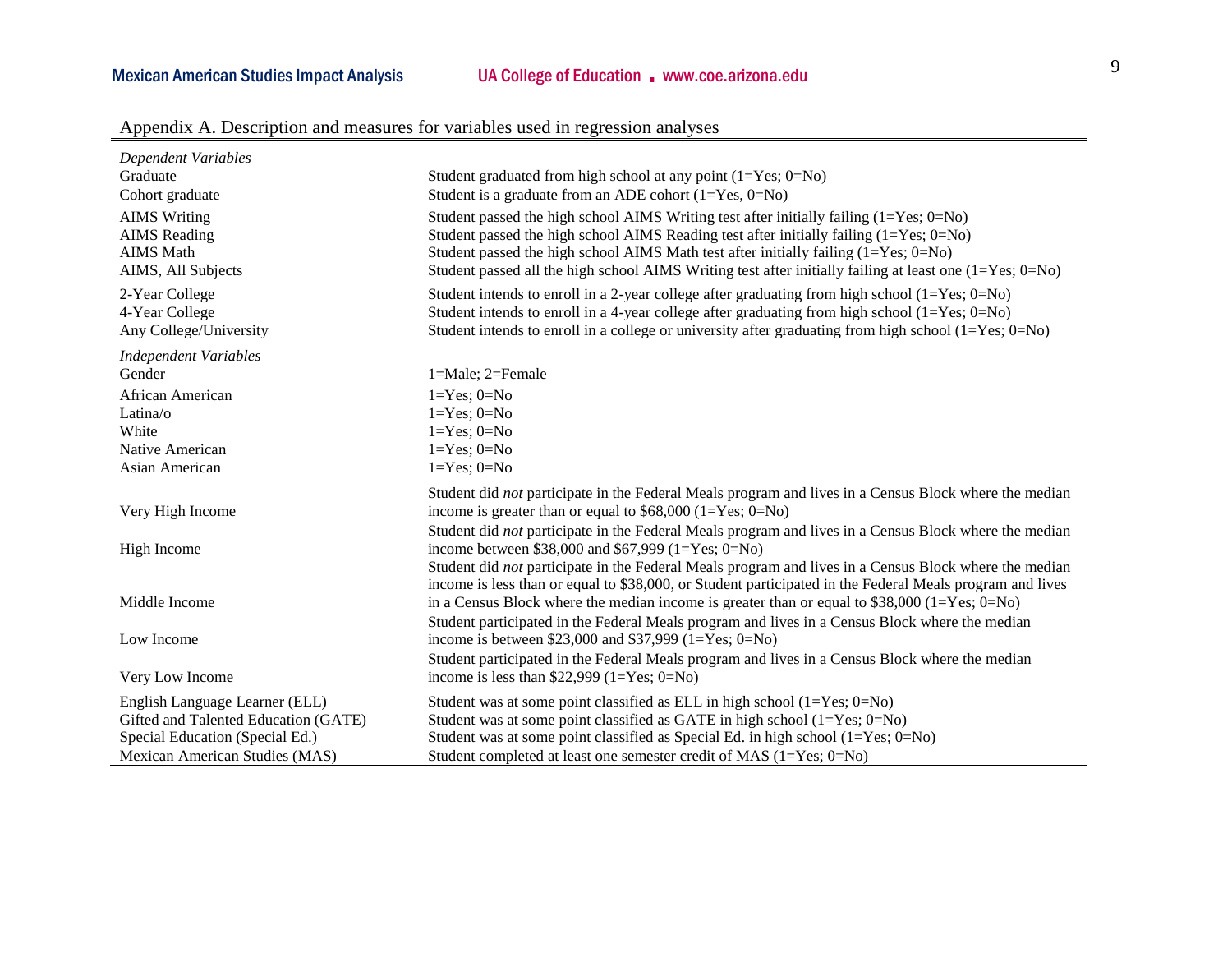## Mexican American Studies Impact Analysis **UA College of Education .** www.coe.arizona.edu **10**

|                            |                   | $2008(n=822)$         |                   | $2009$ (n=742)        |                   | $2010(n=736)$         | $2011(n=800)$     |                       |  |
|----------------------------|-------------------|-----------------------|-------------------|-----------------------|-------------------|-----------------------|-------------------|-----------------------|--|
|                            | MAS%<br>$(n=411)$ | Non-MAS%<br>$(n=411)$ | MAS%<br>$(n=371)$ | Non-MAS%<br>$(n=371)$ | MAS%<br>$(n=368)$ | Non-MAS%<br>$(n=368)$ | MAS%<br>$(n=400)$ | Non-MAS%<br>$(n=400)$ |  |
| Race/Ethnicity             |                   |                       |                   |                       |                   |                       |                   |                       |  |
| White                      | 6.3               | 6.3                   | 5.7               | 5.7                   | 7.9               | 7.9                   | 8.5               | 8.5                   |  |
| African American           | 2.7               | 2.7                   | 3.2               | 3.2                   | 4.6               | 4.6                   | 2.5               | 2.5                   |  |
| Latina/ $\circ$            | 87.1              | 87.1                  | 85.2              | 85.2                  | 84.0              | 84.0                  | 85.3              | 85.3                  |  |
| Native American            | 3.6               | 3.6                   | 4.9               | 4.9                   | 3.5               | 3.5                   | 2.5               | 2.5                   |  |
| Asian American             | 0.2               | 0.2                   | 1.1               | 1.1                   | 0.0               | 0.0                   | 1.3               | 1.3                   |  |
| Socioeconomic Status       |                   |                       |                   |                       |                   |                       |                   |                       |  |
| Very High Income           | 0.5               | 0.5                   | 1.1               | 1.1                   | 2.2               | 2.2                   | 0.8               | 0.8                   |  |
| High Income                | 17.0              | 17.0                  | 11.6              | 11.6                  | 10.6              | 10.6                  | 6.8               | 6.8                   |  |
| Middle Income              | 30.7              | 30.7                  | 31.3              | 31.3                  | 31.5              | 31.5                  | 28.8              | 28.8                  |  |
| Low Income                 | 36.3              | 36.3                  | 42.0              | 42.0                  | 40.5              | 40.5                  | 50.3              | 50.3                  |  |
| Very Low Income            | 15.6              | 15.6                  | 14.0              | 14.0                  | 15.2              | 15.2                  | 13.5              | 13.5                  |  |
| Gender                     |                   |                       |                   |                       |                   |                       |                   |                       |  |
| Female                     | 56.7              | 56.7                  | 52.6              | 52.6                  | 57.9              | 57.9                  | 53.5              | 53.5                  |  |
| Male                       | 43.3              | 43.3                  | 47.4              | 47.4                  | 42.1              | 42.1                  | 46.5              | 46.5                  |  |
|                            |                   |                       |                   |                       |                   |                       |                   |                       |  |
| English Language Learner   | 21.9              | 13.9                  | 14.6              | 11.3                  | 10.6              | 8.4                   | 12.8              | 10.0                  |  |
| <b>GATE</b>                | 21.9              | 21.4                  | 20.5              | 19.9                  | 17.9              | 17.9                  | 25.5              | 23.5                  |  |
| <b>Special Education</b>   | 10.2              | 15.6                  | 10.2              | 21.3                  | 11.4              | 18.8                  | 9.5               | 20.8                  |  |
|                            |                   |                       |                   |                       |                   |                       |                   |                       |  |
| Graduate (ADE cohort)      | 90.5              | 81.8                  | 84.4              | 78.4                  | 86.1              | 79.6                  | 78.3              | 75.0                  |  |
| Graduated from High School |                   |                       |                   |                       |                   |                       |                   |                       |  |
| Anywhere                   | 95.4              | 89.3                  | 93.0              | 86.3                  | 91.8              | 85.3                  | 84.3              | 78.8                  |  |
| Dropout                    | 1.2               | 4.9                   | 2.4               | 3.0                   | 3.0               | 7.3                   | 5.0               | 11.3                  |  |

Appendix B. Descriptive statistics by cohort group

*Note:* The 1,550 non-MAS students used in the sample derived from a larger sample of 13,054 non-MAS students in ADE-defined cohorts.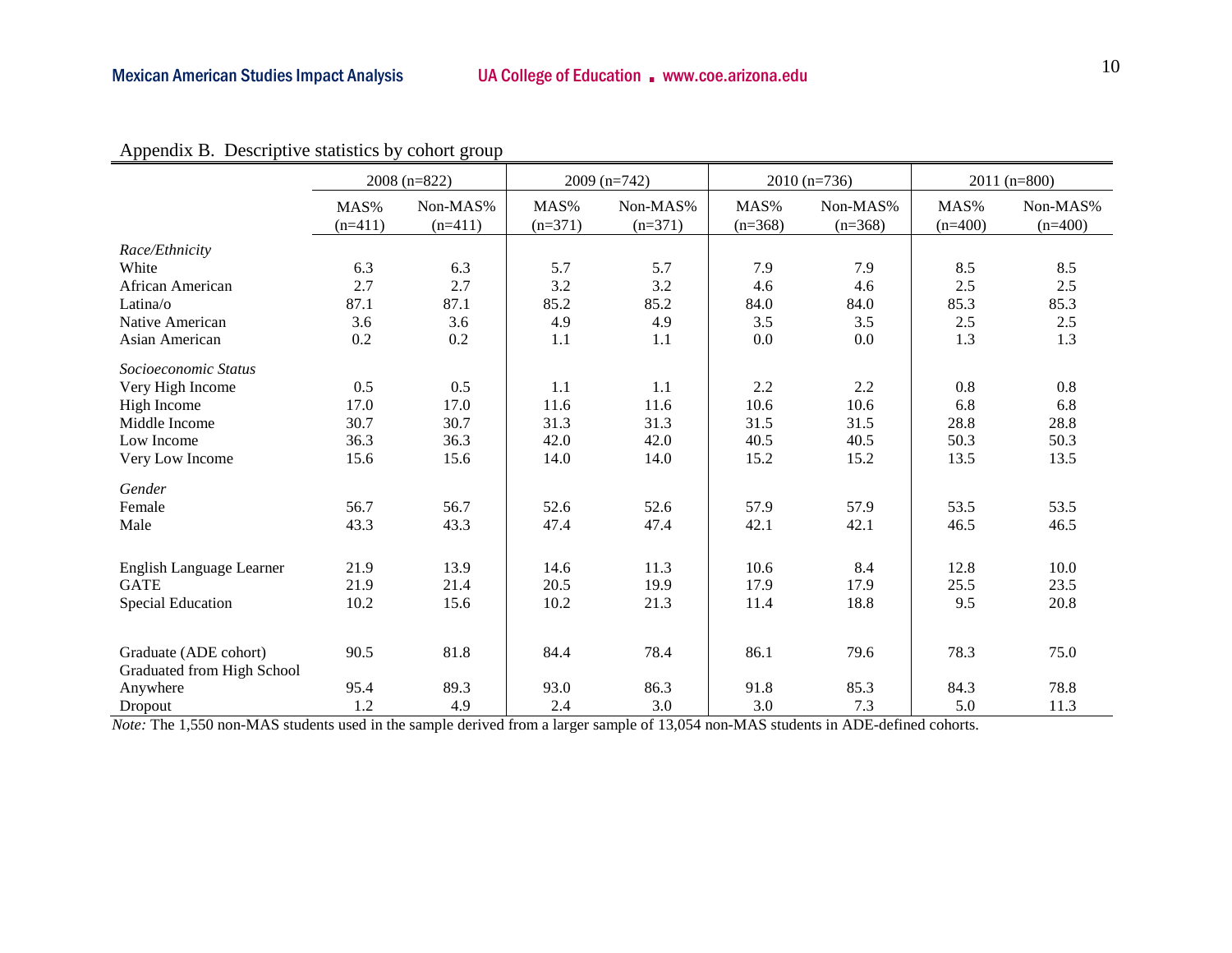|                                          | 2008    |                          | 2009  |                          | 2010  |         | 2011  |           |
|------------------------------------------|---------|--------------------------|-------|--------------------------|-------|---------|-------|-----------|
|                                          | $n=505$ |                          |       | $n=412$                  |       | $n=427$ |       | $n = 414$ |
|                                          | Odds    | $p-$                     | Odds  |                          |       |         | Odds  |           |
|                                          | Ratio   | value                    | Ratio | p-value                  | Ratio | p-value | Ratio | p-value   |
| <b>Demographic Variables</b>             |         |                          |       |                          |       |         |       |           |
| Gender (1=Male, 2=Female)                | 0.949   | 0.806                    | 1.601 | 0.039                    | 0.989 | 0.961   | 0.874 | 0.531     |
|                                          |         |                          |       |                          |       |         |       |           |
| Race/Ethnicity                           |         |                          |       |                          |       |         |       |           |
| African American (referent, White)       | 0.285   | 0.056                    | 0.996 | 0.996                    | 0.103 | 0.001   |       |           |
| Latina/o (referent, White)               | 1.058   | 0.883                    | 1.200 | 0.635                    | 0.501 | 0.088   | 1.026 | 0.942     |
| Native American (referent, White)        |         |                          |       |                          |       |         |       |           |
| Asian American (referent, White)         |         | $\overline{\phantom{0}}$ |       | $\overline{\phantom{0}}$ |       |         |       |           |
|                                          |         |                          |       |                          |       |         |       |           |
| Socioeconomic Status                     |         |                          |       |                          |       |         |       |           |
| Very High Income (referent, Middle       |         |                          |       |                          |       |         |       |           |
| Income)                                  |         |                          |       |                          |       |         |       |           |
| High Income (referent, Middle Income)    | 2.623   | 0.016                    | 1.337 | 0.551                    | 1.639 | 0.332   | 2.786 | 0.070     |
| Low Income (referent, Middle Income)     | 0.831   | 0.480                    | 0.553 | 0.025                    | 0.678 | 0.136   | 0.944 | 0.820     |
| Very Low Income (referent, Middle        |         |                          |       |                          |       |         |       |           |
| Income)                                  | 0.716   | 0.272                    | 0.866 | 0.679                    | 0.723 | 0.329   | 0.548 | 0.085     |
| <b>High School Designations/Services</b> |         |                          |       |                          |       |         |       |           |
| English Language Learner                 | 1.186   | 0.508                    | 0.677 | 0.138                    | 0.751 | 0.339   | 0.597 | 0.056     |
| <b>GATE</b>                              | 3.554   | 0.004                    | 1.877 | 0.155                    | 2.556 | 0.060   | 1.919 | 0.089     |
| <b>Special Education</b>                 | 0.182   | 0.000                    | 0.160 | 0.000                    | 0.163 | 0.000   | 0.251 | 0.000     |
| <b>Mexican American Studies</b>          | 2.184   | 0.000                    | 1.516 | 0.064                    | 1.639 | 0.023   | 1.816 | 0.005     |
| Nagelkerke R Square                      | 0.229   |                          | 0.230 |                          | 0.218 |         | 0.178 |           |

|  |  | Appendix C. Regression Results, AIMS Passing All Subjects |  |  |
|--|--|-----------------------------------------------------------|--|--|
|  |  |                                                           |  |  |

*Note:* Variables not included in the models due to small Ns: Native American (all years), Asian American (all years), Very High Income (all years), and African American (2011 only); 2008 (MAS n=266; non-MAS n=239), 2009 (MAS n=207; non-MAS n=205), 2010 (MAS n=220; non-MAS n=207), 2011 (MAS n=203; non-MAS n=211)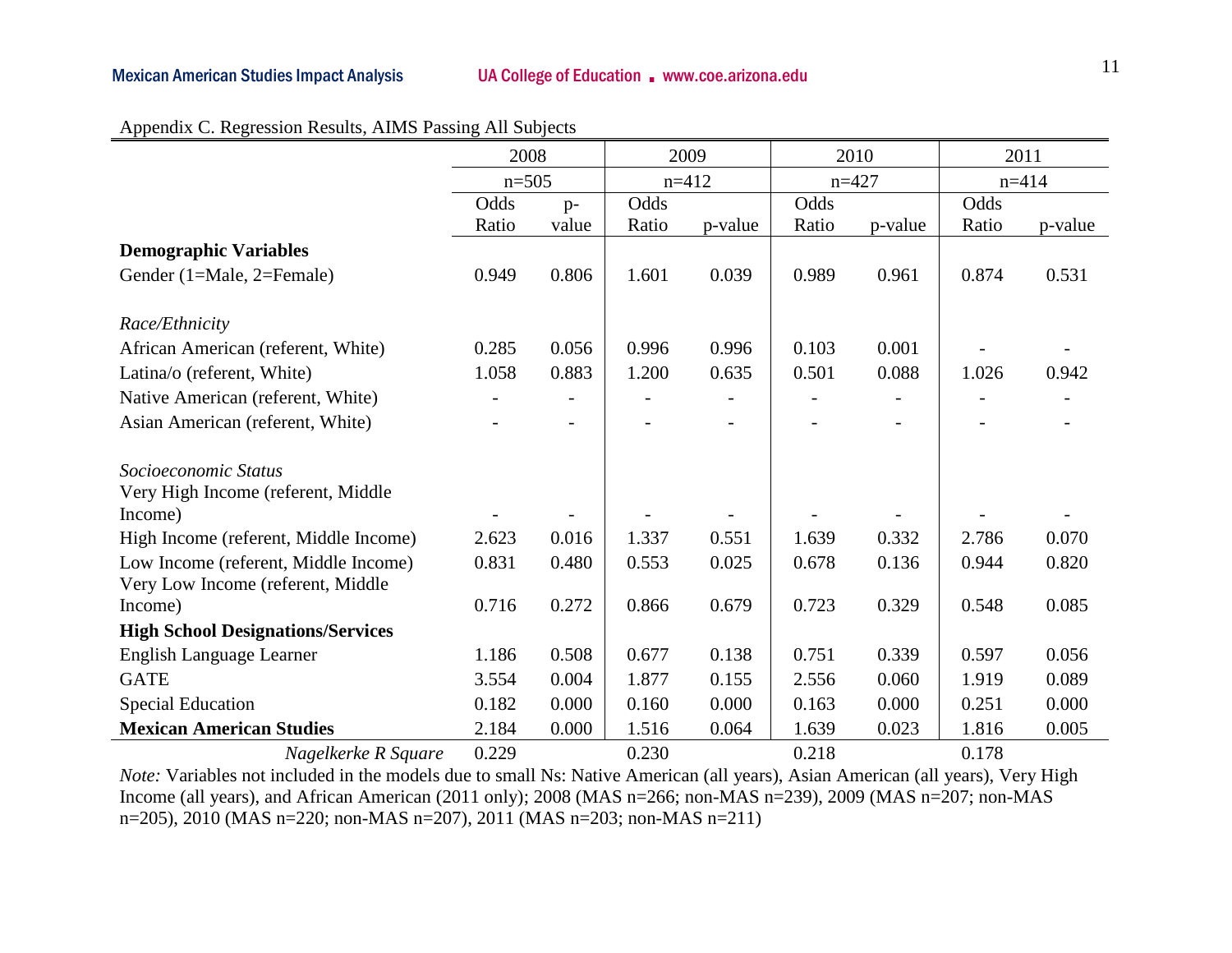|                                          | 2008  |           |       | 2009      |       | 2010      |       | 2011    |
|------------------------------------------|-------|-----------|-------|-----------|-------|-----------|-------|---------|
|                                          |       | $n = 342$ |       | $n = 246$ |       | $n = 288$ |       | $n=266$ |
|                                          | Odds  |           | Odds  |           |       |           | Odds  |         |
|                                          | Ratio | p-value   | Ratio | p-value   | Ratio | p-value   | Ratio | p-value |
| <b>Demographic Variables</b>             |       |           |       |           |       |           |       |         |
| Gender (1=Male, 2=Female)                | 1.148 | 0.623     | 2.334 | 0.006     | 1.665 | 0.100     | 1.158 | 0.618   |
|                                          |       |           |       |           |       |           |       |         |
| Race/Ethnicity                           |       |           |       |           |       |           |       |         |
| African American (referent, White)       | 0.467 | 0.336     | 0.112 | 0.087     | 0.043 | 0.000     | 0.114 | 0.083   |
| Latina/o (referent, White)               | 1.217 | 0.711     | 0.452 | 0.147     | 0.545 | 0.288     | 0.150 | 0.017   |
| Native American (referent, White)        |       |           |       |           |       |           |       |         |
| Asian American (referent, White)         |       |           |       |           |       |           |       |         |
| Socioeconomic Status                     |       |           |       |           |       |           |       |         |
| Very High Income (referent, Middle       |       |           |       |           |       |           |       |         |
| Income)                                  |       |           |       |           |       |           |       |         |
| High Income (referent, Middle Income)    | 8.210 | 0.008     | 0.604 | 0.492     |       |           | 0.983 | 0.985   |
| Low Income (referent, Middle Income)     | 1.235 | 0.529     | 1.011 | 0.977     | 0.354 | 0.006     | 0.887 | 0.740   |
| Very Low Income (referent, Middle        |       |           |       |           |       |           |       |         |
| Income)                                  | 0.956 | 0.906     | 1.383 | 0.481     | 0.409 | 0.052     | 0.374 | 0.044   |
| <b>High School Designations/Services</b> |       |           |       |           |       |           |       |         |
| English Language Learner                 | 2.167 | 0.029     | 1.887 | 0.061     | 0.560 | 0.136     | 0.547 | 0.073   |
| <b>GATE</b>                              | 5.473 | 0.029     | 2.998 | 0.140     | 2.095 | 0.365     | 1.661 | 0.395   |
| <b>Special Education</b>                 | 0.450 | 0.011     | 0.323 | 0.000     | 0.236 | 0.000     | 0.223 | 0.000   |
| <b>Mexican American Studies</b>          | 2.622 | 0.001     | 1.344 | 0.320     | 1.658 | 0.103     | 1.679 | 0.072   |
| Nagelkerke R Square                      | 0.203 |           | 0.206 |           | 0.234 |           | 0.217 |         |

|  | Appendix D. Regression Results, AIMS Writing Passing |
|--|------------------------------------------------------|
|  |                                                      |

*Note:* Variables not included in the models due to small Ns: Native American, Asian American, Very High Income, and High Income (only in 2010); 2008 (MAS n=181; non-MAS n=161), 2009 (MAS n=118; non-MAS n=128), 2010 (MAS n=134; non-MAS n=154), 2011 (MAS n=133; non-MAS n=133)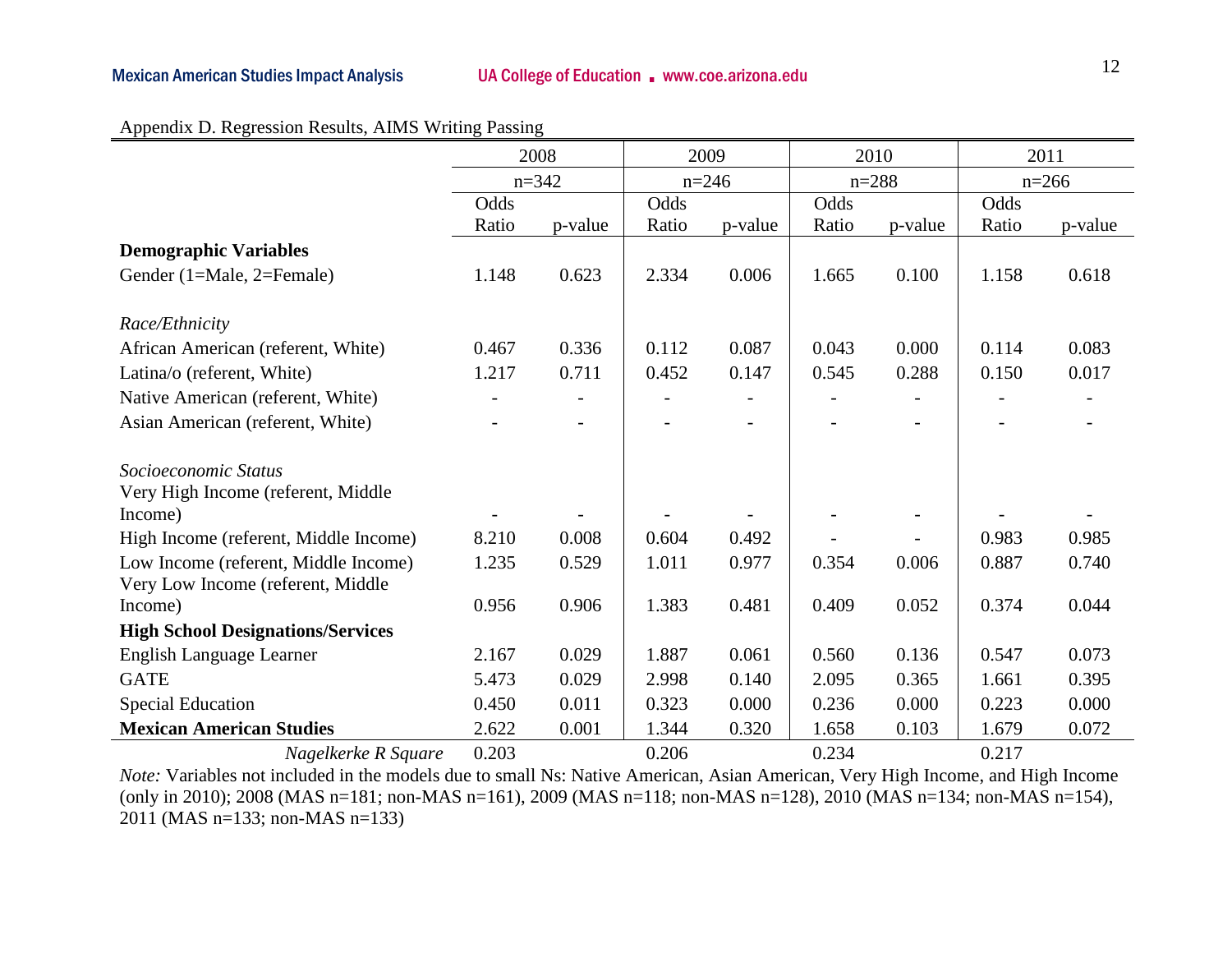|                                               | 2008  |           | 2009  |         |       | 2010    |       | 2011    |
|-----------------------------------------------|-------|-----------|-------|---------|-------|---------|-------|---------|
|                                               |       | $n = 314$ |       | $n=279$ |       | $n=263$ |       | $n=261$ |
|                                               | Odds  |           | Odds  |         | Odds  |         | Odds  |         |
|                                               | Ratio | p-value   | Ratio | p-value | Ratio | p-value | Ratio | p-value |
| <b>Demographic Variables</b>                  |       |           |       |         |       |         |       |         |
| Gender (1=Male, 2=Female)                     | 1.130 | 0.683     | 1.311 | 0.336   | 1.153 | 0.626   | 0.998 | 0.995   |
| Race/Ethnicity                                |       |           |       |         |       |         |       |         |
| African American (referent, White)            | 0.223 | 0.063     | 1.020 | 0.982   | 0.129 | 0.012   | 0.209 | 0.144   |
| Latina/o (referent, White)                    | 1.146 | 0.797     | 0.646 | 0.380   | 0.986 | 0.979   | 0.376 | 0.160   |
| Native American (referent, White)             |       |           |       |         |       |         |       |         |
| Asian American (referent, White)              |       |           |       |         |       |         |       |         |
| Socioeconomic Status                          |       |           |       |         |       |         |       |         |
| Very High Income (referent, Middle<br>Income) |       |           |       |         |       |         |       |         |
| High Income (referent, Middle Income)         | 1.672 | 0.387     | 3.034 | 0.139   | 1.325 | 0.681   |       |         |
| Low Income (referent, Middle Income)          | 0.611 | 0.194     | 0.784 | 0.489   | 0.698 | 0.314   | 0.723 | 0.364   |
| Very Low Income (referent, Middle             |       |           |       |         |       |         |       |         |
| Income)                                       | 0.400 | 0.030     | 1.079 | 0.878   | 0.603 | 0.238   | 0.331 | 0.017   |
| <b>High School Designations/Services</b>      |       |           |       |         |       |         |       |         |
| English Language Learner                      | 1.796 | 0.125     | 1.322 | 0.399   | 1.626 | 0.217   | 1.158 | 0.683   |
| <b>GATE</b>                                   | 3.171 | 0.096     | 0.739 | 0.587   | 2.157 | 0.359   | 4.671 | 0.144   |
| <b>Special Education</b>                      | 0.126 | 0.000     | 0.273 | 0.000   | 0.268 | 0.000   | 0.218 | 0.000   |
| <b>Mexican American Studies</b>               | 2.675 | 0.002     | 1.725 | 0.052   | 1.215 | 0.501   | 2.011 | 0.022   |
| Nagelkerke R Square                           | 0.339 |           | 0.156 |         | 0.177 |         | 0.236 |         |

#### Appendix E. Regression Results, AIMS Reading Passing

*Note:* Variables not included in the models due to small Ns: Native American, Asian American, Very High Income, and High Income (2011 only); 2008 (MAS n=153; non-MAS n=161), 2009 (MAS n=139; non-MAS n=140), 2010 (MAS n=138; non-MAS n=125), 2011 (MAS n=123; non-MAS n=138)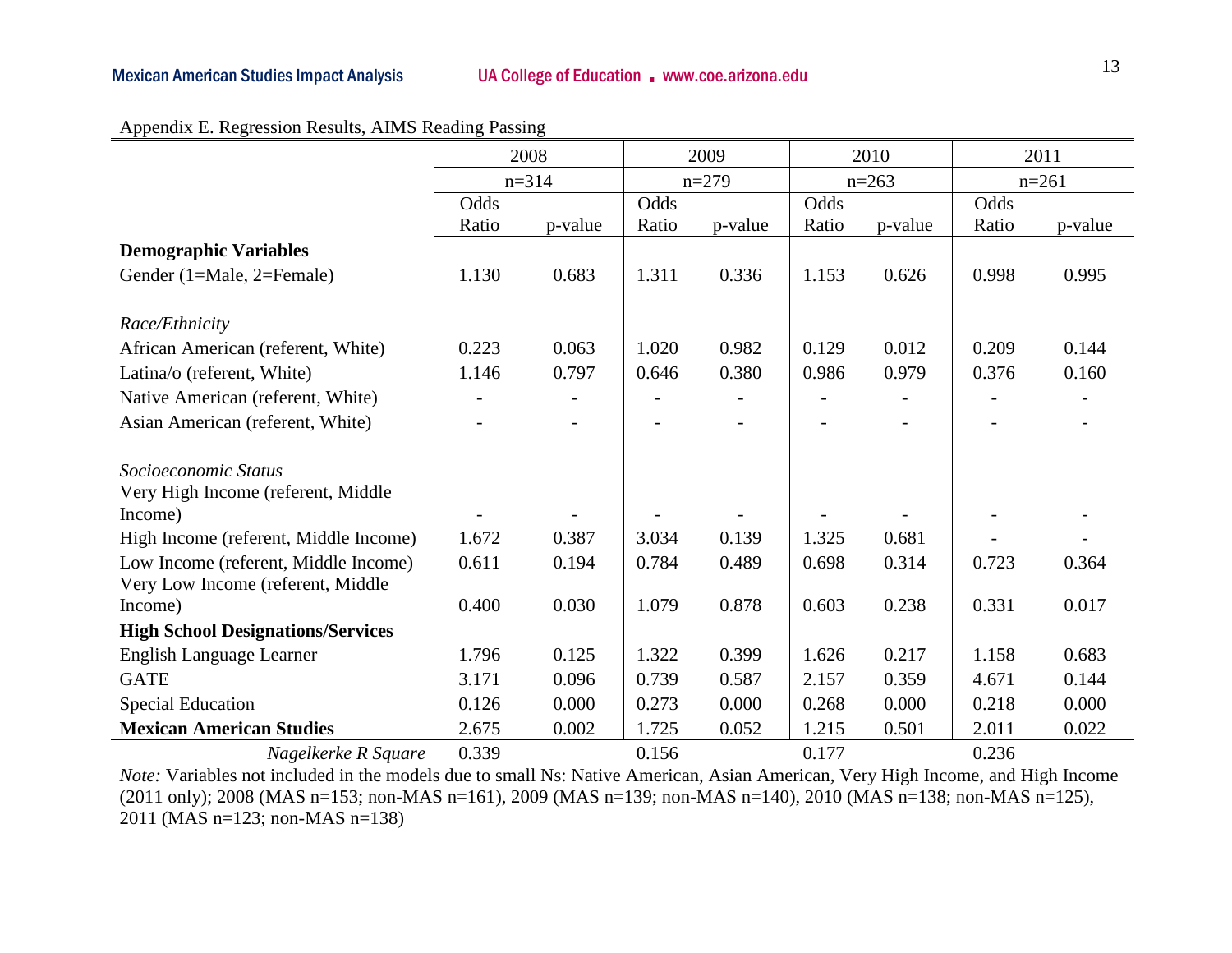#### Appendix F. Regression Results, AIMS Math Passing

|                                            | 2008  |                          | 2009    |         | 2010    |                          | 2011    |         |
|--------------------------------------------|-------|--------------------------|---------|---------|---------|--------------------------|---------|---------|
|                                            |       | $n=351$                  | $n=331$ |         | $n=306$ |                          | $n=315$ |         |
|                                            | Odds  |                          | Odds    |         | Odds    |                          | Odds    |         |
|                                            | Ratio | p-value                  | Ratio   | p-value | Ratio   | p-value                  | Ratio   | p-value |
| <b>Demographic Variables</b>               |       |                          |         |         |         |                          |         |         |
| Gender (1=Male, 2=Female)                  | 0.945 | 0.826                    | 1.422   | 0.185   | 0.973   | 0.918                    | 1.246   | 0.383   |
|                                            |       |                          |         |         |         |                          |         |         |
| Race/Ethnicity                             |       |                          |         |         |         |                          |         |         |
| African American (referent, White)         | 0.421 | 0.222                    | 0.751   | 0.712   | 0.138   | 0.014                    |         |         |
| Latina/o (referent, White)                 | 1.148 | 0.767                    | 1.295   | 0.544   | 0.745   | 0.524                    | 1.402   | 0.414   |
| Native American (referent, White)          |       |                          |         |         |         |                          |         |         |
| Asian American (referent, White)           |       | $\overline{\phantom{a}}$ |         |         |         | $\overline{\phantom{0}}$ |         |         |
|                                            |       |                          |         |         |         |                          |         |         |
| Socioeconomic Status                       |       |                          |         |         |         |                          |         |         |
| Very High Income (referent, Middle Income) |       |                          |         |         |         |                          |         |         |
| High Income (referent, Middle Income)      | 1.992 | 0.125                    | 1.148   | 0.805   | 1.750   | 0.343                    | 4.051   | 0.028   |
| Low Income (referent, Middle Income)       | 0.737 | 0.353                    | 0.555   | 0.067   | 0.899   | 0.718                    | 0.719   | 0.261   |
| Very Low Income (referent, Middle Income)  | 0.811 | 0.572                    | 0.979   | 0.959   | 0.419   | 0.027                    | 0.515   | 0.103   |
|                                            |       |                          |         |         |         |                          |         |         |
| <b>High School Designations/Services</b>   |       |                          |         |         |         |                          |         |         |
| English Language Learner                   | 1.132 | 0.710                    | 0.764   | 0.406   | 1.026   | 0.940                    | 1.110   | 0.737   |
| <b>GATE</b>                                | 3.054 | 0.031                    | 1.898   | 0.241   | 1.774   | 0.322                    | 1.854   | 0.198   |
| <b>Special Education</b>                   | 0.150 | 0.000                    | 0.149   | 0.000   | 0.187   | 0.000                    | 0.277   | 0.423   |
| <b>Mexican American Studies</b>            | 2.441 | 0.001                    | 1.955   | 0.010   | 1.563   | 0.077                    | 1.221   | 0.423   |
| Nagelkerke R Square                        | 0.259 |                          | 0.270   |         | 0.211   |                          | 0.164   |         |

*Note:* Variables not included in the models due to small Ns: Native American (all years), Asian American (all years), Very High Income (all years), and African American (2011 only); 2008 (MAS n=179; non-MAS n=172), 2009 (MAS n=159; non-MAS n=172), 2010 (MAS n=157; non-MAS n=149), 2011 (MAS n=138; non-MAS n=177)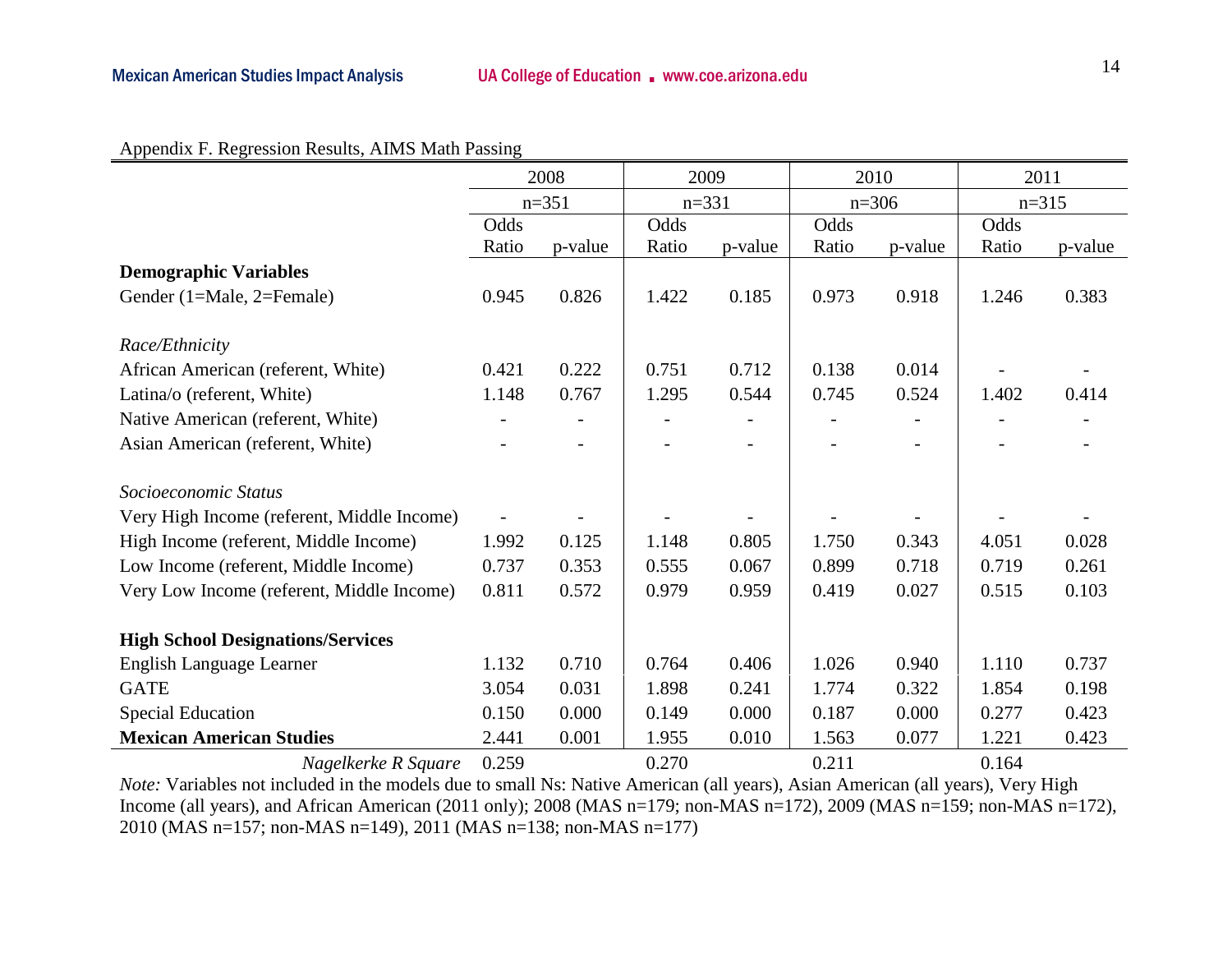| Appendix G. Regression Results, Graduation (anywhere) |               |                         |               |                    |
|-------------------------------------------------------|---------------|-------------------------|---------------|--------------------|
|                                                       | 2008          | 2009                    | 2010          | 2011               |
|                                                       | $n = 822$     | $n=742$                 | $n=736$       | $n=800$            |
|                                                       | $\bigcap_{a}$ | $\bigcap_{a}$<br>$\sim$ | $\bigcap_{a}$ | $\Omega_{\rm 1.1}$ |

|                                            | $n = 822$ |         | $n = 742$ |                          | $n=736$ |         | $n = 800$ |       |
|--------------------------------------------|-----------|---------|-----------|--------------------------|---------|---------|-----------|-------|
|                                            | Odds      |         | Odds      | $p-$                     | Odds    |         | Odds      | $p-$  |
|                                            | Ratio     | p-value | Ratio     | value                    | Ratio   | p-value | Ratio     | value |
| <b>Demographic Variables</b>               |           |         |           |                          |         |         |           |       |
| Gender (1=Male, 2=Female)                  | 2.111     | 0.007   | 3.138     | 0.001                    | 1.983   | 0.005   | 1.923     | 0.001 |
|                                            |           |         |           |                          |         |         |           |       |
| Race/Ethnicity                             |           |         |           |                          |         |         |           |       |
| African American (referent, White)         | 0.158     | 0.028   | 1.269     | 0.781                    | 0.519   | 0.242   | 0.393     | 0.153 |
| Latina/o (referent, White)                 | 0.462     | 0.213   | 0.972     | 0.947                    | 1.298   | 0.506   | 0.911     | 0.786 |
| Native American (referent, White)          |           |         |           |                          |         |         |           |       |
| Asian American (referent, White)           |           |         |           | $\overline{\phantom{0}}$ |         |         |           |       |
| Socioeconomic Status                       |           |         |           |                          |         |         |           |       |
| Very High Income (referent, Middle Income) |           |         |           |                          |         |         |           |       |
| High Income (referent, Middle Income)      | 2.133     | 0.148   | 1.400     | 0.491                    | 2.125   | 0.181   | 1.798     | 0.300 |
| Low Income (referent, Middle Income)       | 0.879     | 0.694   | 0.732     | 0.284                    | 0.934   | 0.806   | 0.761     | 0.246 |
| Very Low Income (referent, Middle Income)  | 0.711     | 0.384   | 0.929     | 0.859                    | 0.611   | 0.148   | 0.508     | 0.024 |
| <b>High School Designations/Services</b>   |           |         |           |                          |         |         |           |       |
| <b>English Language Learner</b>            | 0.854     | 0.650   | 0.797     | 0.514                    | 1.266   | 0.566   | 0.454     | 0.002 |
| <b>GATE</b>                                | 1.742     |         |           |                          | 3.125   | 0.010   | 4.577     | 0.000 |
|                                            |           | 0.162   | 1.385     | 0.356                    |         |         | 0.958     | 0.876 |
| <b>Special Education</b>                   | 0.699     | 0.299   | 1.095     | 0.783                    | 1.700   | 0.138   |           |       |
| <b>Mexican American Studies</b>            | 2.495     | 0.002   | 2.230     | 0.002                    | 2.029   | 0.004   | 1.457     | 0.056 |
| Nagelkerke R Square                        | 0.095     |         | 0.094     |                          | 0.089   |         | 0.148     |       |

*Note:* Variables not included in the models due to small Ns: Native American, Asian American, and Very High Income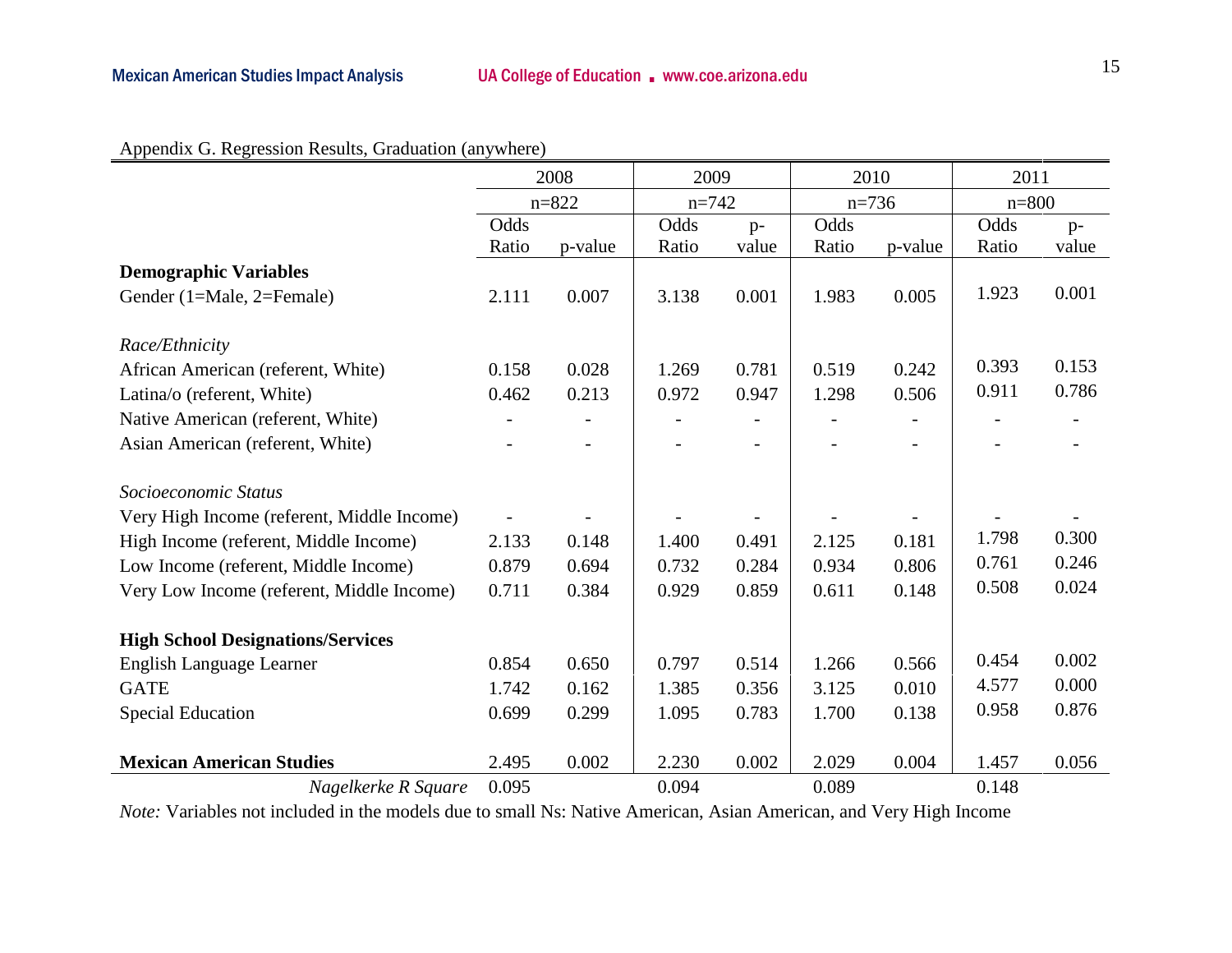|--|

|                                            | 2008      |                          | 2009      |                          | 2010    |       | 2011      |       |
|--------------------------------------------|-----------|--------------------------|-----------|--------------------------|---------|-------|-----------|-------|
|                                            | $n = 822$ |                          | $n = 742$ |                          | $n=736$ |       | $n = 800$ |       |
|                                            | Odds      | $p-$                     | Odds      | $p-$                     | Odds    | $p-$  | Odds      | $p-$  |
|                                            | Ratio     | value                    | Ratio     | value                    | Ratio   | value | Ratio     | value |
| <b>Demographic Variables</b>               |           |                          |           |                          |         |       |           |       |
| Gender (1=Male, 2=Female)                  | 1.966     | 0.001                    | 3.007     | 0.000                    | 2.190   | 0.000 | 2.191     | 0.000 |
| Race/Ethnicity                             |           |                          |           |                          |         |       |           |       |
| African American (referent, White)         | 0.553     | 0.343                    | 4.931     | 0.047                    | 0.766   | 0.611 | 0.423     | 0.156 |
| Latina/o (referent, White)                 | 1.187     | 0.621                    | 1.838     | 0.042                    | 1.312   | 0.411 | 0.971     | 0.923 |
| Native American (referent, White)          |           |                          |           | $\overline{\phantom{0}}$ |         |       |           |       |
| Asian American (referent, White)           |           | $\overline{\phantom{0}}$ |           | $\overline{\phantom{a}}$ |         |       |           |       |
| Socioeconomic Status                       |           |                          |           |                          |         |       |           |       |
| Very High Income (referent, Middle Income) |           |                          |           |                          |         |       |           |       |
| High Income (referent, Middle Income)      | 1.456     | 0.291                    | 1.825     | 0.136                    | 2.491   | 0.070 | 1.469     | 0.398 |
| Low Income (referent, Middle Income)       | 0.603     | 0.046                    | 0.737     | 0.184                    | 0.785   | 0.302 | 0.864     | 0.492 |
| Very Low Income (referent, Middle Income)  | 0.988     | 0.972                    | 1.182     | 0.619                    | 0.640   | 0.139 | 0.601     | 0.069 |
| <b>High School Designations/Services</b>   |           |                          |           |                          |         |       |           |       |
| English Language Learner                   | 1.283     | 0.395                    | 0.757     | 0.315                    | 0.935   | 0.837 | 0.475     | 0.002 |
| <b>GATE</b>                                | 1.964     | 0.024                    | 2.442     | 0.005                    | 3.428   | 0.001 | 5.021     | 0.000 |
| <b>Special Education</b>                   | 0.673     | 0.148                    | 0.815     | 0.419                    | 0.812   | 0.428 | 1.067     | 0.787 |
| <b>Mexican American Studies</b>            | 2.080     | 0.001                    | 1.513     | 0.041                    | 1.595   | 0.023 | 1.211     | 0.290 |
| Nagelkerke R Square:                       | 0.091     |                          | 0.131     |                          | 0.105   |       | 0.159     |       |

*Note:* Variables not included in the models due to small Ns: Native American, Asian American, and Very High Income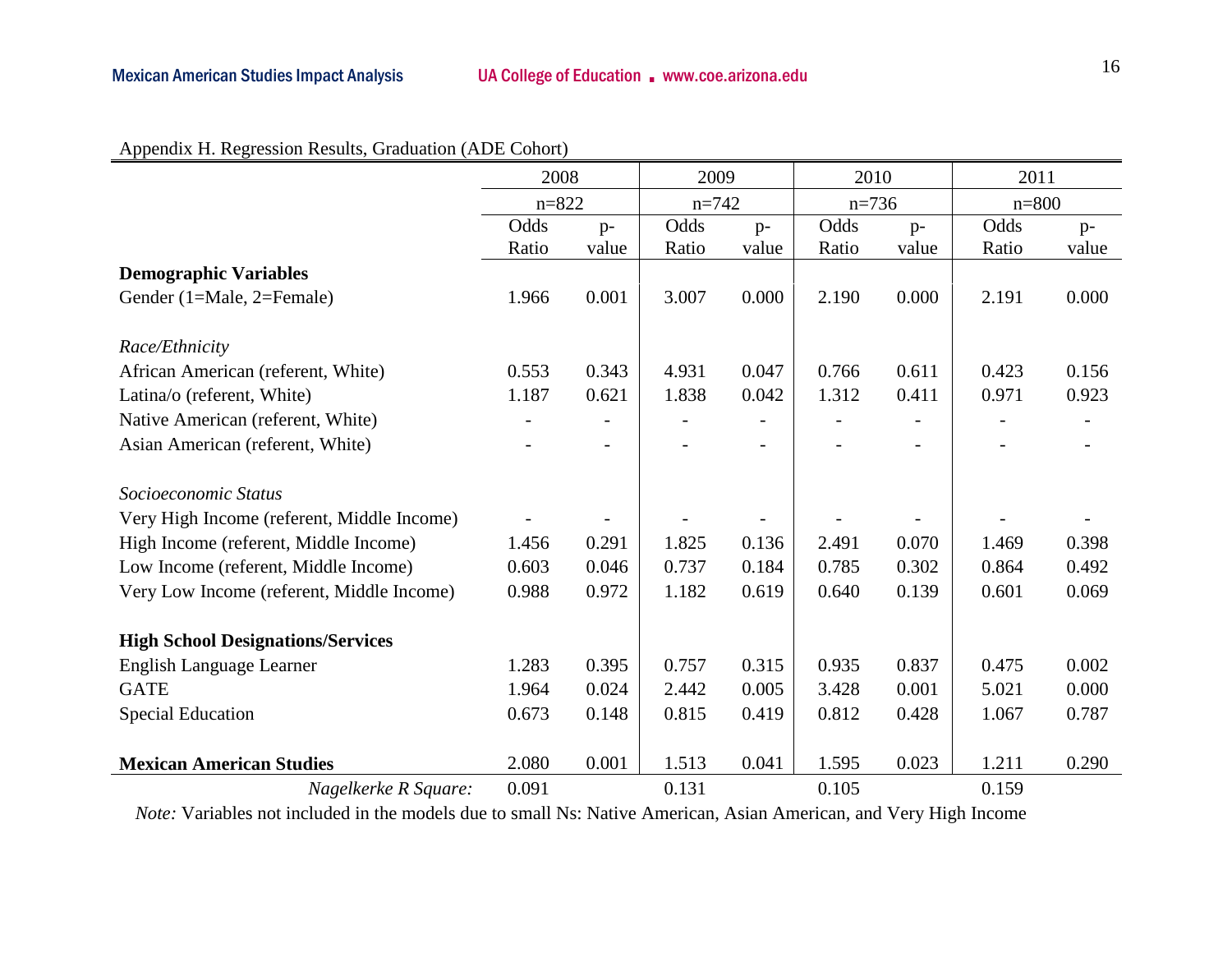|                                            | 2008    |       | 2009    |         | 2010    |                | 2011    |         |
|--------------------------------------------|---------|-------|---------|---------|---------|----------------|---------|---------|
|                                            | $n=645$ |       | $n=611$ |         | $n=620$ |                | $n=622$ |         |
|                                            | Odds    | $p-$  | Odds    |         | Odds    |                | Odds    |         |
|                                            | Ratio   | value | Ratio   | p-value | Ratio   | p-value        | Ratio   | p-value |
| <b>Demographic Variables</b>               |         |       |         |         |         |                |         |         |
| Gender (1=Male, 2=Female)                  | 1.207   | 0.327 | 1.476   | 0.033   | 1.944   | 0.001          | 1.723   | 0.012   |
|                                            |         |       |         |         |         |                |         |         |
| Race/Ethnicity                             |         |       |         |         |         |                |         |         |
| African American (referent, White)         | 1.189   | 0.837 | 1.899   | 0.254   | 1.367   | 0.625          | 2.941   | 0.323   |
| Latina/o (referent, White)                 | 0.856   | 0.641 | 1.499   | 0.138   | 1.166   | 0.641          | 1.146   | 0.681   |
| Native American (referent, White)          |         |       |         |         |         |                |         |         |
| Asian American (referent, White)           |         | -     |         |         |         | $\overline{a}$ |         |         |
| Socioeconomic Status                       |         |       |         |         |         |                |         |         |
| Very High Income (referent, Middle Income) |         |       |         |         |         |                |         |         |
| High Income (referent, Middle Income)      | 1.969   | 0.027 | 1.035   | 0.910   | 2.497   | 0.038          | 1.657   | 0.335   |
| Low Income (referent, Middle Income)       | 0.889   | 0.598 | 0.916   | 0.681   | 0.976   | 0.913          | 0.841   | 0.483   |
| Very Low Income (referent, Middle Income)  | 1.771   | 0.080 | 1.675   | 0.098   | 1.347   | 0.368          | 0.801   | 0.544   |
| <b>High School Designations/Services</b>   |         |       |         |         |         |                |         |         |
| English Language Learner                   | 0.821   | 0.421 | 0.377   | 0.000   | 1.165   | 0.650          | 1.689   | 0.196   |
| <b>GATE</b>                                | 1.343   | 0.207 | 1.913   | 0.007   | 4.102   | 0.000          | 1.763   | 0.033   |
| <b>Special Education</b>                   | 0.641   | 0.099 | 0.572   | 0.025   | 0.831   | 0.496          | 0.809   | 0.473   |
| <b>Mexican American Studies</b>            | 0.861   | 0.431 | 0.544   | 0.001   | 0.947   | 0.788          | 0.807   | 0.325   |
| Nagelkerke R Square                        | 0.045   |       | 0.111   |         | 0.099   |                | 0.052   |         |

#### Appendix I. Regression Results, Intention to Attend Any College/University

*Note1*: Variables not included in the models due to small Ns: Native American, Asian American, Very High Income; 2008 (MAS n=340; non-MAS n=305), 2009 (MAS n=317; non-MAS n=294), 2010 (MAS n=324; non-MAS n=296), 2011 (MAS n=324; non-MAS n=298) *Note 2:* Only those who completed the Senior Survey were part of the model.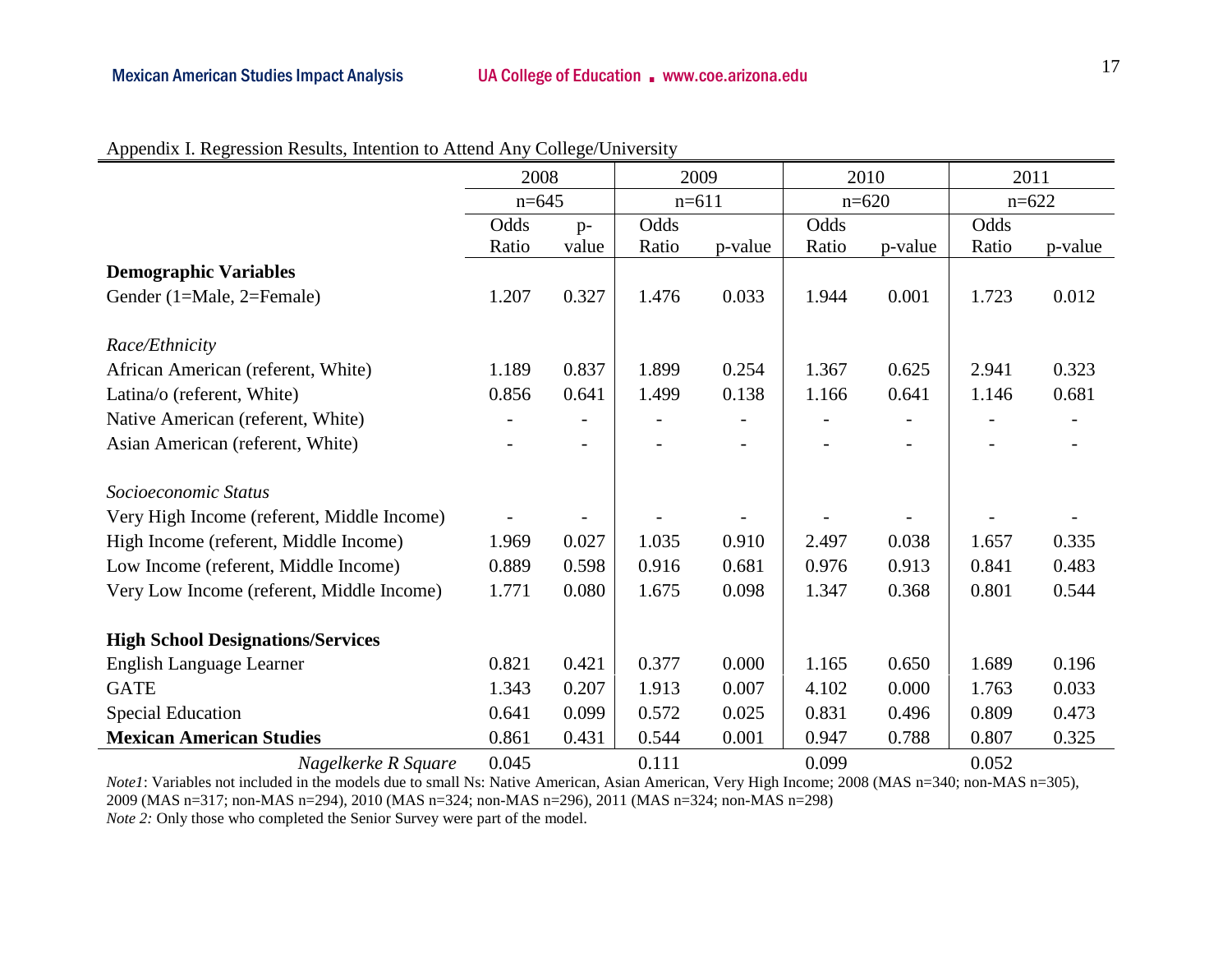|                                            | 2008      |       | 2009    |         | 2010    |         | 2011      |         |
|--------------------------------------------|-----------|-------|---------|---------|---------|---------|-----------|---------|
|                                            | $n = 274$ |       | $n=301$ |         | $n=269$ |         | $n = 267$ |         |
|                                            | Odds      | $p-$  | Odds    |         | Odds    |         | Odds      |         |
|                                            | Ratio     | value | Ratio   | p-value | Ratio   | p-value | Ratio     | p-value |
| <b>Demographic Variables</b>               |           |       |         |         |         |         |           |         |
| Gender (1=Male, 2=Female)                  | 1.668     | 0.071 | 3.201   | 0.000   | 2.233   | 0.008   | 1.719     | 0.050   |
| Race/Ethnicity                             |           |       |         |         |         |         |           |         |
| African American (referent, White)         | 0.709     | 0.757 | 1.623   | 0.572   | 0.578   | 0.530   | 1.570     | 0.728   |
| Latina/o (referent, White)                 | 0.575     | 0.198 | 1.127   | 0.766   | 0.856   | 0.734   | 0.686     | 0.344   |
| Native American (referent, White)          |           |       |         |         |         |         |           |         |
| Asian American (referent, White)           |           |       |         |         |         |         |           |         |
| Socioeconomic Status                       |           |       |         |         |         |         |           |         |
| Very High Income (referent, Middle Income) |           |       |         |         |         |         |           |         |
| High Income (referent, Middle Income)      | 1.877     | 0.104 | 0.831   | 0.682   | 2.168   | 0.154   | 1.420     | 0.575   |
| Low Income (referent, Middle Income)       | 0.682     | 0.239 | 0.421   | 0.012   | 0.599   | 0.117   | 0.623     | 0.126   |
| Very Low Income (referent, Middle Income)  | 1.101     | 0.848 | 0.717   | 0.506   | 1.011   | 0.982   | 0.957     | 0.923   |
| <b>High School Designations/Services</b>   |           |       |         |         |         |         |           |         |
| English Language Learner                   | 0.524     | 0.115 | 0.388   | 0.078   | 0.689   | 0.480   | 1.191     | 0.746   |
| <b>GATE</b>                                | 2.716     | 0.001 | 4.540   | 0.000   | 8.338   | 0.000   | 3.426     | 0.000   |
| <b>Special Education</b>                   | 0.331     | 0.029 | 0.273   | 0.013   | 0.097   | 0.001   | 0.368     | 0.035   |
| <b>Mexican American Studies</b>            | 0.667     | 0.132 | 0.462   | 0.008   | 0.549   | 0.041   | 0.528     | 0.027   |
| Nagelkerke R Square                        | 0.211     |       | 0.345   |         | 0.353   |         | 0.214     |         |

Appendix J. Regression Results, 4 Year College Anticipated Attendance

*Note 1*: Variables not included in the models due to small Ns: Native American, Asian American, Very High Income; 2008 (MAS n=140; non-MAS n=134), 2009 (MAS n=168; non-MAS n=133), 2010 (MAS n=133; non-MAS n=136), 2011 (MAS n=135; non-MAS n=132)

*Note 2*: Students indicating they intended to attend a two-year institution were removed from this analysis and only those who completed the Senior Survey were part of the model.